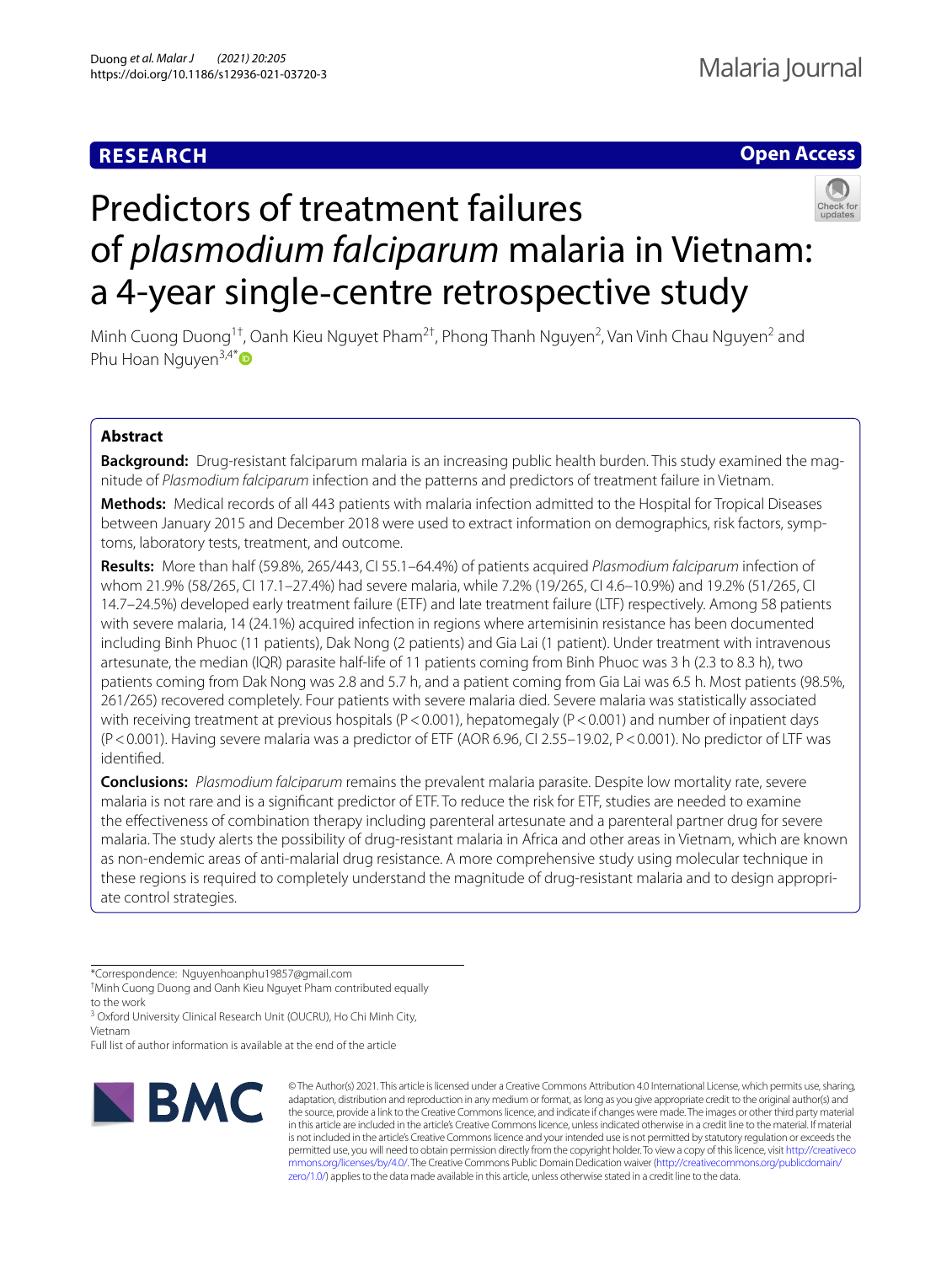**Keywords:** *Plasmodium falciparum*, Severe malaria, Early treatment failure, Late treatment failure, Vietnam

## **Background**

Malaria is a mosquito-transmitted infection that afects 219 million people and causes 435 thousand deaths worldwide [\[1](#page-11-0)]. Among the 5 *Plasmodium* species causing malaria in humans, *Plasmodium falciparum* is responsible for the most severe forms of malaria [[2\]](#page-11-1). In Vietnam, *P. falciparum* is the most prevalent malaria parasite followed by *Plasmodium vivax* [\[3](#page-11-2)]. Although the prevalence of malaria infection decreased in the last two decades, anti-malarial drug resistance has been emerging in Vietnam [[4,](#page-11-3) [5\]](#page-11-4). Dihydroartemisinin (DHA), which is an artemisinin derivative, has been used for treating malaria infection in Vietnam for more than 20 years [[6](#page-11-5)]. In line with the World Health Organization (WHO) recommendations [[7\]](#page-11-6), artemisinin-based combination therapy (ACT), including DHA and piperaquine (PPQ) has been a mandatory frst choice treatment of uncomplicated *P. falciparum* infection since 2007 [\[8](#page-11-7)]. However, molecular markers for artemisinin resistance were detected in Cambodia in 2009 and subsequently spread rapidly to other countries in the Greater Mekong Subregion (GMS) including Vietnam  $[9, 10]$  $[9, 10]$  $[9, 10]$ . Moreover, resistance to PPQ has also been confirmed [[11\]](#page-11-10). Recently artesunatepyronaridine has been recommended for uncomplicated *P. falciparum* infection in Dak Nong and Binh Phuoc which are the two provinces mostly afected by DHA-PPQ resistance [\[12\]](#page-11-11).

Diagnostic tests used to identify anti-malarial drug resistance such as molecular assays are not always available, especially in low-resource countries  $[13]$  $[13]$ . Therefore, monitoring response to treatment, mainly parasite clearance time and fever clearance time are recommended in the clinical management of patients with malaria and the surveillance of anti-malarial drug resistance [\[13](#page-11-12)]. The resistance to DHA-PPQ combination therapy causes delayed parasite clearance time  $[14]$  $[14]$ . The susceptibility of *P. falciparum* to DHA-PPQ combination therapy in southern Vietnam has declined rapidly with the increase in the proportion of patients with parasite clearance time of more than 72 h (from 38% to 2012 to 57% in 2015) [\[5](#page-11-4)]. To strengthen the current strategies to control the spread and impact of drug*-*resistant *P*. *falciparum* in Vietnam and other countries in the GMS, it is important to know the current burden of *P. falciparum* infection and the effectiveness of anti-malarial drugs in Vietnam. The Hospital for Tropical Diseases (HTD) in Ho Chi Minh City is a tertiary hospital which receives patients with malaria from Central Highland and southern Vietnam including the Vietnam–Cambodia border area. The presenting study was conducted at this hospital to examine the magnitude of *P. falciparum* infection, severe malaria and the response to anti-malarial treatment including the patterns of and predictors for treatment failure.

## **Methods**

## **Design of the study**

Medical records of all patients with malaria admitted to the HTD between January 2015 and December 2018 were retrieved for review. Information derived from medical records of patients with *P. falciparum* infection was extracted and included demographics (age, gender, job, and residential address), risk factors (blood transfusion, injecting drug use (IDU), travelling to malaria endemic areas domestically and internationally within 14 days before the onset of illness [\[15](#page-11-14)]), current health conditions (pregnancy, end stage renal disease, cirrhosis, and HIV infection), malaria disease and treatment at previous hospitals and HTD. It is noted that HTD is the tertiary teaching hospital in southern Vietnam for infectious diseases including malaria. Therefore, as required by the HTD policy, this information must be obtained correctly and entered into the medical record. The data collection was performed by two authors (OKNP and PTN) who are infectious disease specialists and provide malaria treatment to patients at the HTD. Any discrepancies derived from the data collection process were cross-checked by these authors and the other local research assistants who are also clinical doctors until consensus was obtained. It is noted that if patients have any risk factor for HIV infection, they will be consulted to undertake HIV testing in accordance with the HTD guideline. Information on malaria disease and treatment included admission time, number of days of illness at the time of admission, symptoms and signs (fever, anaemia, splenomegaly, and hepatomegaly), laboratory tests (malaria microscopy, parasite counts, and aminotransaminases (AST and ALT)), antimalarial and other supportive treatments, response to treatment (number of inpatient days, fever clearance time, parasite clearance time, and early (ETF) and late treatment failure (LTF))  $[16]$  $[16]$ , outcomes (recovery and death), and having had malaria previously.

All laboratory tests including microscopy were performed at the HTD and in line with the national laboratory performance standards. According to the HTD policy, all cases were diagnosed using microscopy. Once the diagnosis is confrmed, patients must be screened for all clinical and laboratory signs of severe malaria. Blood smear for the presence of parasites and parasite density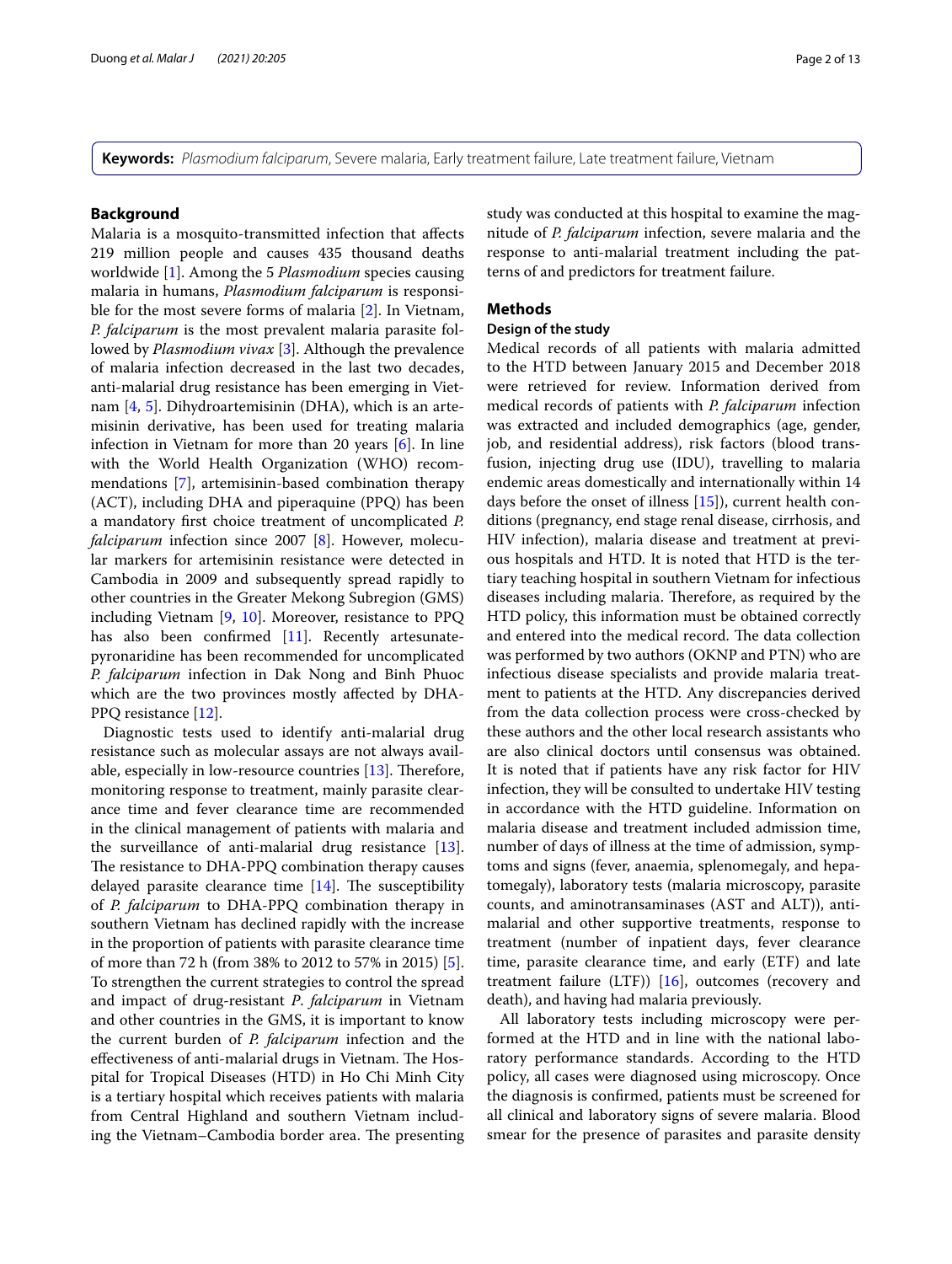is performed at an interval of six (severe malaria) or 12 h (uncomplicated malaria) until blood smear shows a negative result for at least two times. Based on the course of the disease, *P. falciparum* infection was classifed into diferent types of severe malaria in accordance with the WHO guidelines for the treatment of malaria and included shock, acute kidney failure, impaired consciousness, jaundice, anaemia, haemoglobinuria, acidosis, hyperparasitaemia, prostration, convulsion, hypoglycaemia and bleeding [\[7](#page-11-6)]. Regarding shock, the WHO guidelines were updated during the period when the presenting study was conducted. In line with the local requirement, shock defnition was updated accordingly based on the update of World Health Organization (WHO) guidelines. In detail, for those who admitted to the HTD before September 2016, shock was defned as systolic blood pressure<50 mmHg in children or <80 mmHg in adults, with evidence of impaired perfusion (cool peripheries or prolonged capillary refll) [\[17](#page-11-16)]. Since September 2016, shock has been defned as systolic blood pressure<90 mmHg in adults or a drop of 20 mmHg in systolic pressure by age in children, with evidence of impaired perfusion [\[18](#page-11-17)]. ETF and LTF were defned according to the WHO recommendations [[16](#page-11-15)] and the distribution of these treatment failures was also examined. However, it is documented that in an area of artemisinin resistance, patients with prolonged parasitaemia including those having parasitaemia on day 3 with or without axillary temperature≥37.5 °C respond well to ACT treatment  $[14, 19]$  $[14, 19]$  $[14, 19]$ . Therefore, in the presenting study, ETF did not include these people provided that the study was conducted in an area of artemisinin resistance. ETF included (i) danger signs or severe malaria on day 1, 2 or 3, in the presence of parasitaemia; or (ii) parasitaemia on day 2 higher than on day 0, irrespective of axillary temperature; and (iii) parasitaemia on day  $3 \geq 25\%$  of count on day 0. ETF and LTF are not routinely assessed for all patients admitted to the HTD.

The presence of ETF among study participants was examined based on the clinical symptoms and laboratory tests. Regarding LTF, although study participants were not followed up on day 28 and day 42 after antimalarial treatment due to the nature of a retrospective cohort study, information on previous malaria infection within 28 days was documented in the medical record as required by the HTD policy. Therefore, patients with LTF in the presenting study were those who met the WHO defnition of LTF within 28 days before admission. In detail, LTF includes (i) danger signs or severe malaria in the presence of parasitaemia on any day between day 4 and day 28 in patients who did not previously meet any of the criteria of early treatment failure and (ii) presence of parasitaemia on any day between day 4 and day 28 (day 42) with axillary temperature  $\geq 37.5$  °C in patients who did not previously meet any of the criteria of early treatment failure, or (iii) presence of parasitaemia on any day between day 7 and day 28 with axillary temperature < 37.5 °C in patients who did not previously meet any of the criteria of early treatment failure or late clinical failure. Before September 2016, uncomplicated *P. falciparum* infection was treated with a three-day DHA-PPQ agebased dosing therapy. Severe malaria was treated with intravenous artesunate 2.4 mg/kg on admission, at 12 h, and then every 24 h until oral therapy can be given [[17](#page-11-16)]. Since September 2016, although the anti-malarial agents remained the same, weight-based dosing has been used for uncomplicated malaria. Regarding severe malaria, the dosage of intravenous artesunate remained unchanged but the maximum duration of artesunate treatment has been set at seven days [\[18](#page-11-17)]. Given these changes in malaria treatment  $[18, 20]$  $[18, 20]$  $[18, 20]$ , the changes in the magnitude of malaria and severe malaria before and after 2017 were also examined. According to the local guidelines, in order to be discharged from the hospital, patients must meet four criteria including receiving a full course of anti-malarial therapy, no fever, no severe malaria symptoms, and blood smear negative for parasites for at least two times. Therefore, patients who did not meet all these criteria were followed up in our hospital until discharge. The study protocol was approved by the HTD's Ethics Committee (approval number 65/ QD-BVBND) and the Human Research Ethics Committee at UNSW Australia (approval number HC180340).

## **Statistical analysis**

Data were stored and analysed using SPSS version 22 (IBM). For comparison purposes, a calculation of 95% confdence interval (CI) for the prevalence of *P. falciparum* infection was performed based on the number of subjects with malaria infection and the point estimate of the prevalence of *P. falciparum* infection. Similar calculations were performed for the prevalence of severe malaria, ETF and LTF. Chi-square, chi-square for trend and Fisher's Exact tests were used to compare categorical data. Student's t-test was used to compare continuous data. Multinomial logistic regression models were developed to test predictors of ETF and LTF. Independent variables including age, severe malaria, and acquiring malaria before 2017 were entered into the ETF model. Similarly, age, severe malaria, and patients with parasitaemia 72 h of treatment were entered into the LTF model. The significant level was set at  $P \leq 0.05$ .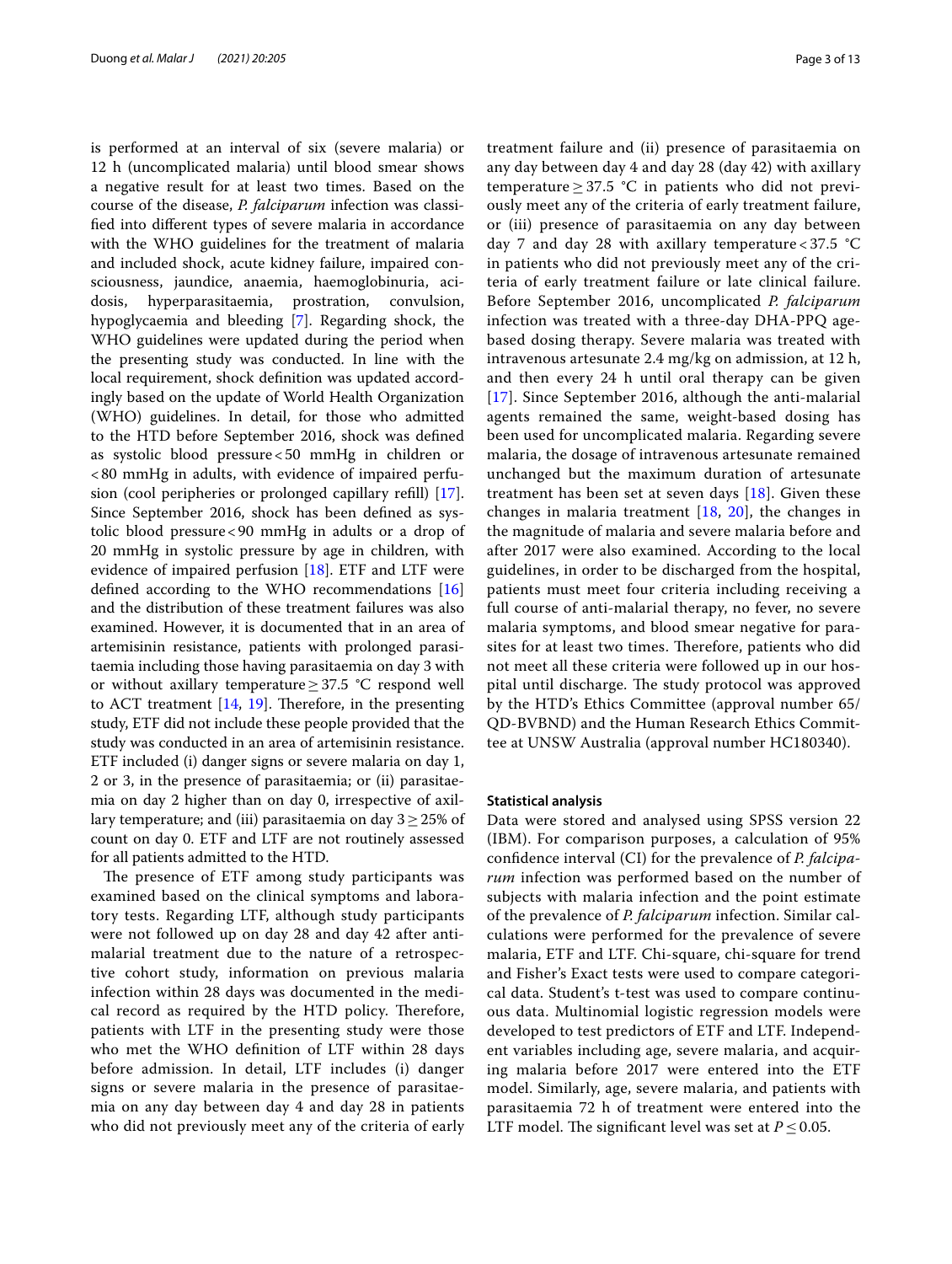## **Results**

## **Demographic characteristics of study participants**

There were 443 malaria infected patients admitted to our hospital between January 2015 and December 2018. Of these patients, *P. falciparum* malaria accounted for

<span id="page-3-0"></span>**Table 1** Demographic characteristics of 265 *P. falciparum* infected patients receiving treatment at the Hospital for Tropical Diseases between 2015 and 2018

| Characteristics                                                                           | Summary statistics <sup>a</sup> |
|-------------------------------------------------------------------------------------------|---------------------------------|
| Male                                                                                      | 83.4 (221)                      |
| Age (years)                                                                               | $35.3 \pm 13.1$                 |
| Jobs                                                                                      |                                 |
| Forest ranger                                                                             | 1.9(5)                          |
| Mountain farmer                                                                           | 29.1 (77)                       |
| Forest worker                                                                             | 8.7(23)                         |
| Healthcare worker working in the forest                                                   | 0.4(1)                          |
| Working in Cambodia                                                                       | 6.8(18)                         |
| Working in Africa                                                                         | 9.4(25)                         |
| Others*                                                                                   | 43.7 (116)                      |
| Acquiring malaria before 2017                                                             | 44.5 (118)                      |
| Concurrent health condition and lifestyle factors                                         |                                 |
| <b>Blood transfusion</b>                                                                  | 0.4(1)                          |
| IDU                                                                                       | 0.8(2)                          |
| Pregnancy                                                                                 | 0.8(2)                          |
| Living in or travelling to malaria endemic areas 14<br>days prior to the onset of disease |                                 |
| Living in endemic areas                                                                   | 44.9 (119)                      |
| Travelling to endemic areas                                                               | 36.6 (97)                       |
| Unknown                                                                                   | 18.5 (49)                       |
|                                                                                           |                                 |

<sup>a</sup> %(N) for categorical variables and Mean  $\pm$  SD for continuous variables

\*Others include office workers, teachers, and retailers

59.8% (265/443, CI 55.1–64.4%). *Plasmodium vivax* and *Plasmodium malariae* accounted for 35.7% (158/443, CI  $31.4 - 40.2\%$ ) and  $3.6\%$  (16/443, CI 2.2  $-5.8\%$ ), respectively, while mixed *P. vivax–P. falciparum* infections accounted for 0.9% (4/443, CI 0.4–2.3%). Among 265 *P. falciparum* infected patients, nearly half (44.5%, 118/265) of them acquired infection before 2017 and most of them  $(83.4\%)$  were male with the mean age of  $35.3 \pm 13.1$  years (Table [1\)](#page-3-0). More than half (56.3%) of patients had jobs related to the forest or worked in malaria endemic areas, including mountain farmers (29.1%), forest workers (8.7%), forest ranger (1.9%), healthcare worker working in the forest (0.4%) and working in Cambodia and Africa (16.2%). Having previous blood transfusions was documented in one patient and each of IDU and pregnancy was noted in the other two patients. No one had HIV infection. Nearly half (44.9%, 119/265) of study participants lived in malaria endemic areas and 36.6% (97/265) travelled to endemic areas within 14 days prior to the onset of disease. The number of cases was peaked during the period between November and March annually (Fig. [1\)](#page-3-1).

## **Clinical manifestations of** *P. falciparum* **infected patients**

Almost all patients (99.6%, 264/265) had fever on admission, while only 0.8% had anaemia, 3% had splenomegaly, and  $10.2\%$  had hepatomegaly (Table [2\)](#page-4-0). There were 84 (31.7%) patients receiving treatment at previous hospitals. Among these patients, three received oral quinine at previous hospitals, of whom two used quinine for two days and one used seven days. Parasitaemia still persisted in all of them at the time of admission. At the HTD, two cases taking two-day quinine therapy were treated with a

<span id="page-3-1"></span>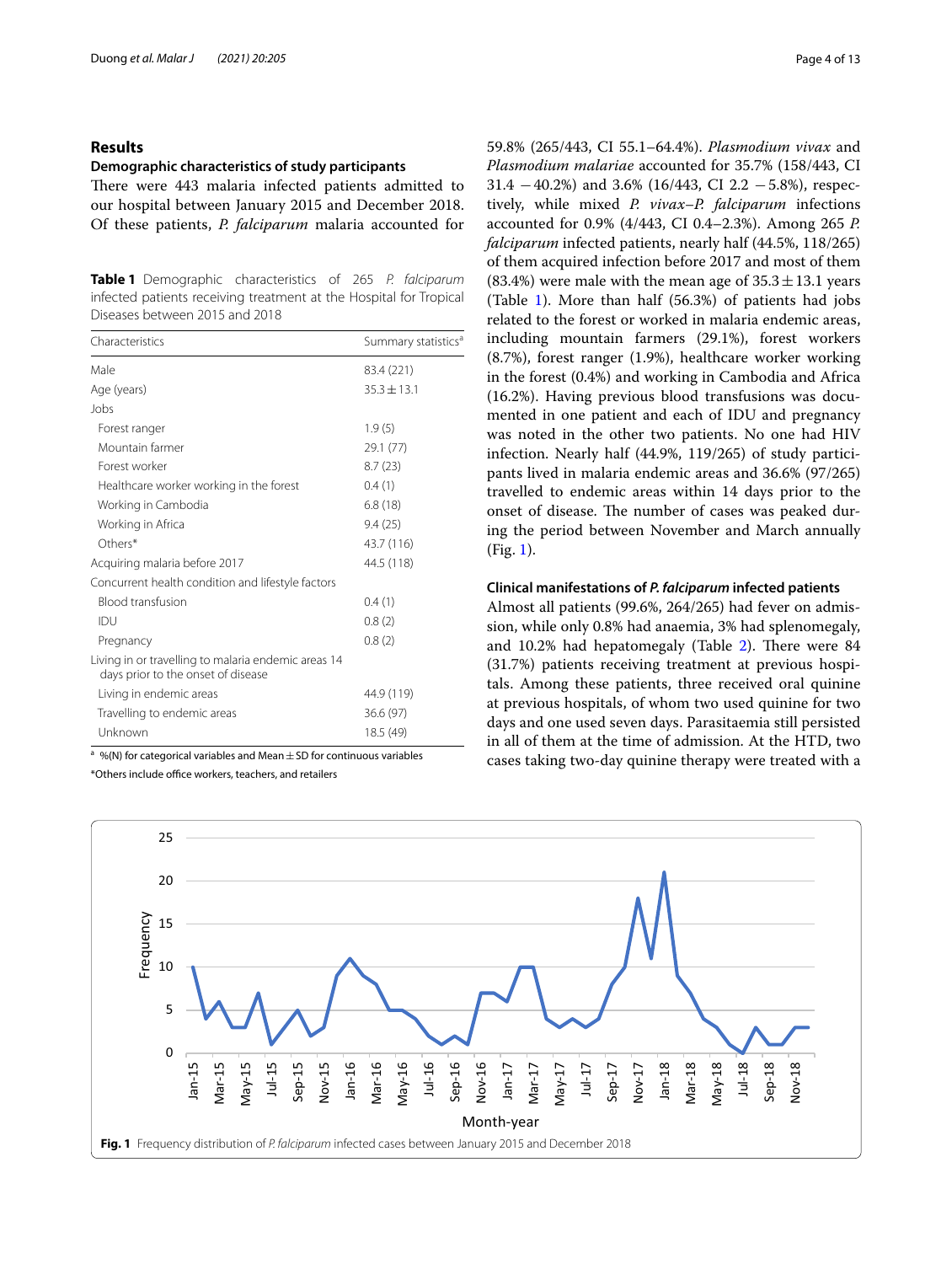| Characteristics                                                              | Summary statistics <sup>a</sup> |
|------------------------------------------------------------------------------|---------------------------------|
| Signs and symptoms                                                           |                                 |
| Fever on admission                                                           | 99.6 (264)                      |
| Anaemia                                                                      | 0.8(2)                          |
| Splenomegaly                                                                 | 3(8)                            |
| Hepatomegaly                                                                 | 10.2(27)                        |
| Severe malaria                                                               | 21.9 (58)                       |
| Manifestations of severe malaria ( $n = 58$ )                                |                                 |
| Single manifestations                                                        | 77.6 (45)                       |
| Shock                                                                        | 8.6(5)                          |
| Acute kidney failure                                                         | 6.9(4)                          |
| Impaired consciousness*                                                      | 20.7(12)                        |
| Jaundice                                                                     | 24.1(14)                        |
| Anaemia                                                                      | 6.9(4)                          |
| Haemoglobinuria                                                              | 1.7(1)                          |
| Acidosis                                                                     | 1.7(1)                          |
| Hyperparasitaemia                                                            | 6.9(4)                          |
| Prostration                                                                  | $\mathbf 0$                     |
| Convulsions                                                                  | $\mathbf{0}$                    |
| Hypoglycaemia                                                                | $\mathbf{0}$                    |
| Bleeding                                                                     | $\mathbf{0}$                    |
| Mixed manifestations (i.e., patients had more than one severe manifestation) | 22.4(13)                        |
| Receiving treatment at previous hospital                                     | 31.7 (84)                       |
| Diagnosis at previous hospital ( $n = 84$ )                                  |                                 |
| Malaria                                                                      | 78.6 (66)                       |
| Others (i.e., dengue infection and septicaemia)                              | 21.4(18)                        |
| Number of days of illness > 7 days at the time of admission (days)           | 25.3(67)                        |
| Number of days of illness at the time of admission (days)                    | $6.6 \pm 5.1$                   |
| AST > 40 U/L                                                                 | 31.3 (83)                       |
| Highest AST recorded (U/L) $(n = 83)$                                        | $99.6 \pm 98.8$                 |
| $AIT > 40$ U/I                                                               | 302(80)                         |

<span id="page-4-0"></span>

|  |                                | Table 2 Clinical patterns of P. falciparum infection among 265 infected patients receiving treatment at the Hospital for Tropical |  |  |  |  |  |  |
|--|--------------------------------|-----------------------------------------------------------------------------------------------------------------------------------|--|--|--|--|--|--|
|  | Diseases between 2015 and 2018 |                                                                                                                                   |  |  |  |  |  |  |

<sup>a</sup> %(N) for categorical variables and Mean  $\pm$  SD for continuous variables

\* Glasgow coma score<11 in adults. There were 19 children patients in this study and none of them had impaired consciousness

ALT > 40 U/L 30.2 (80) Highest ALT recorded (U/L) (n = 80)  $98.1 \pm 60.2$ 

three-day DHA-PPQ therapy and a case taking seven-day quinine therapy was treated with a four-day intravenous artesunate followed by three-day DHA-PPQ therapy, of whom the latter developed ETF. All of them completely recovered in the end. None of study participants was treated with quinine at the HTD. A quarter (25.3%, 67/265) of patients had developed illness for more than seven days at the time of admission. One third of study participants had AST (31.3%, 83/265) and ALT (30.2%, 80/265)>40 U/L, of whom the mean AST and ALT levels were 99.6  $\pm$  98.8 U/L and 98.1  $\pm$  60.2 U/L, respectively.

Fifty-eight patients (21.9%, 58/265, CI 17.1–27.4%) had severe malaria, of whom single manifestation accounted for 77.6% (45/58, CI 64.7–87.5%) and 4 patients died. Eleven patients were from Binh Phuoc, 10 from Africa, 9 from Cambodia, two from Dak Nong, and one from each of the provinces including Binh Thuan, Dong Nai and Gia Lai. The remaining 23 patients had an unknown history of coming from or travelling to malaria endemic areas. Among 58 patients with severe malaria, 82.8% (48/58) were male and the mean age was  $37.38 \pm 14.17$  years old. One patient (1.7%) had a history of injecting drug use. The mean number of days of illness at the time of admission was  $6.9 \pm 4.4$ . Fifteen patients (25.9%) had a number of days of illness > 7 days at the time of admission. The most common manifestations included jaundice (24.1%, 14/58), impaired consciousness (20.7%, 12/58),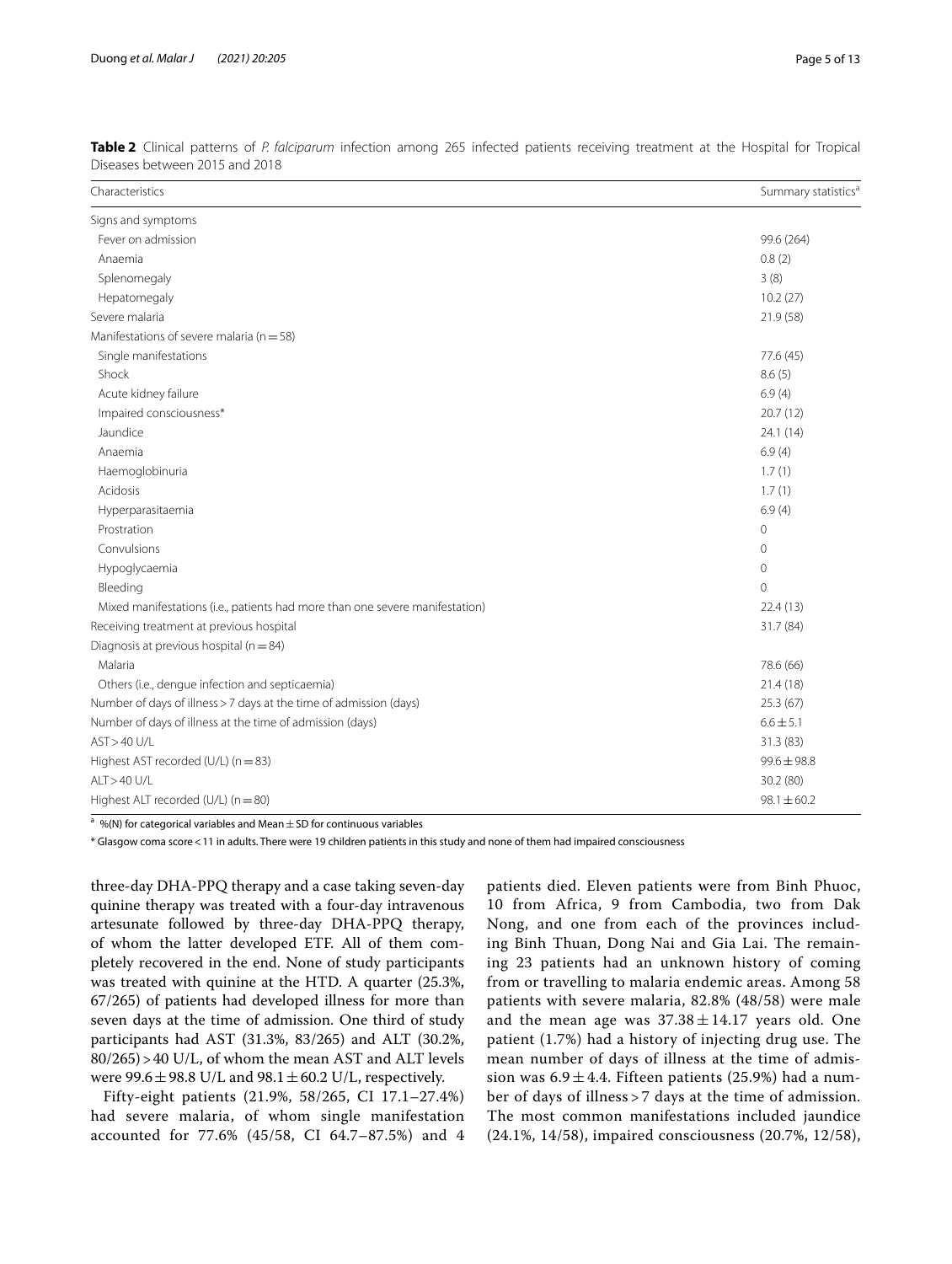and shock (8.6%, 5/58). All five patients developing shock were adults, of whom three admitted to our hospital before September 2016 and all had a systolic blood pressure of  $\leq 80$  mmHg at the time of shock. Just under half (24/58, 46.2%) developed splenomegaly, hepatomegaly, or both, 13 (22.4%) required mechanical ventilation, 8 (13.8%) required haemodialysis, 12 (20.7%) received red blood cell transfusion. ETF and LTF developed in 12 (20.7%) and 8 (13.8%) patients with severe malaria, respectively. In the 58 patients presenting with severe falciparum malaria, 14 (24.1%) patients acquired malaria infection in regions of Vietnam where artemisinin resistance has been documented including Binh Phuoc (11 patients), Dak Nong (2 patients) and Gia Lai (1 patient). Under treatment with intravenous artesunate, the median (IQR) parasite half-life of 11 patients coming from Binh Phuoc was 3 h (2.3 to 8.3 h), while the parasite half-life of two patients coming from Dak Nong was 2.8 and 5.7 h and the parasite half-life of a patient coming from Gia Lai was 6.5 h. One (7.1%, 1/14) had a fatal outcome and was from Binh Phuoc. None of them required rescue treatment with parenteral quinine.

Having fever and parasitaemia after 3 days of antimalarial treatment were documented in 18 (31%) and 11 (19%) patients with severe malaria, respectively. Among 4 patients with severe malaria died, one patient was a 41-year-old male with an unknown history of travelling to malaria endemic areas who presented with impaired consciousness, acute kidney failure, and jaundice. Another patient was a 16-yearold female coming from Binh Phuoc with impaired consciousness, anaemia, and jaundice. The remaining two patients were those coming from or travelling to Africa with disease manifestations outlined the section listing the characteristics of patients coming from or travelling to Africa below. The mean number of inpatient days was  $7.9 \pm 4.3$ . Eleven patients developed hospital acquired infections which were described in the section listing the characteristics of patients with hospital acquired infections below. Based on the availability of the parasite count results among 58 patients with severe malaria, the mean parasite density was documented at  $183,287 \pm 321,304$  at the start of ACT among 58 patients,  $153,095 \pm 205,081$  at the 6th hour among 45 patients,  $88,029 \pm 142,219$  at the 12nd hour among 58 patients,  $46,226 \pm 91,477$  at the 24th hour among 46 patients,  $2552 \pm 2272$  at the 36th hour among 46 patients, and  $1040 \pm 1,180$  at the 48th hour among 35 patients. The mean parasite half-life (50% reduction in parasitaemia during the linear phase of the log-parasitaemia over time) was  $4.7 \pm 2.1$  h.

## **Treatment, response to treatment, and outcome of** *P. falciparum* **infected patients**

In addition to anti-malarial treatment, 5.7% (15/265) of patients received red blood cell transfusion, 4.9% (13/265) received mechanical ventilation, and 3% (8/265) undertook haemodialysis (Table [3](#page-5-0)). Hospital acquired infection was developed in 4.2% (11/265) of patients, of whom six developed pneumonia, four developed urinary tract infection, and one developed septicemia. Comorbidities were found in three patients including one with hypertension and type 2 diabetes, one with chronic obstructive pulmonary disease, and one with immune thrombocytopenia. Of these 11 patients with hospital acquired infections, 10 patients developed severe malaria including one with shock, two with acute kidney failure, three with impaired consciousness, two with jaundice, and two with mixed manifestations. One patient died.

<span id="page-5-0"></span>**Table 3** Treatment and outcome of 265 *P. falciparum* infected patients receiving treatment at the Hospital for Tropical Diseases between 2015 and 2018

| Characteristics                                                            | Summary statistics <sup>a</sup> |  |  |  |  |
|----------------------------------------------------------------------------|---------------------------------|--|--|--|--|
| Mechanical ventilation                                                     | 4.9(13)                         |  |  |  |  |
| Haemodialysis                                                              | 3(8)                            |  |  |  |  |
| Red blood cell transfusion                                                 | 5.7(15)                         |  |  |  |  |
| Hospital acquired infection (HAI)                                          | 4.2(11)                         |  |  |  |  |
| Patients with fever 3 days of treatment                                    | 13.2(35)                        |  |  |  |  |
| Fever clearance times (days)                                               | $2.4 \pm 1.5$                   |  |  |  |  |
| Patients with parasitaemia 72 h of treatment                               | 15.1(40)                        |  |  |  |  |
| Parasite clearance times (hours)                                           | $53 \pm 30.8$                   |  |  |  |  |
| Early treatment failure                                                    | 7.2(19)                         |  |  |  |  |
| Distribution of early treatment failure                                    |                                 |  |  |  |  |
| Vietnam                                                                    |                                 |  |  |  |  |
| Binh Phuoc and Central Highland ( $n = 148$ )                              | 4.7(7)                          |  |  |  |  |
| Other areas ( $n = 62$ )                                                   | 12.9(8)                         |  |  |  |  |
| Cambodia ( $n = 26$ )                                                      | 7.7(2)                          |  |  |  |  |
| Africa $(n=29)$                                                            | 6.9(2)                          |  |  |  |  |
| Patients with parasitaemia on day 3 with axillary<br>temperature ≥ 37.5 °C | 3(8)                            |  |  |  |  |
| Late treatment failure                                                     | 19.2 (51)                       |  |  |  |  |
| Distribution of late treatment failure                                     |                                 |  |  |  |  |
| Vietnam                                                                    |                                 |  |  |  |  |
| Binh Phuoc and Central Highland ( $n = 148$ )                              | 16.2(24)                        |  |  |  |  |
| Other areas ( $n = 62$ )                                                   | 22.6(14)                        |  |  |  |  |
| Cambodia ( $n = 26$ )                                                      | 19.2(5)                         |  |  |  |  |
| Africa $(n=29)$                                                            | 27.6(8)                         |  |  |  |  |
| Number of inpatient days                                                   | $5.7 \pm 3.5$                   |  |  |  |  |
| ICU admission                                                              | 10.9(29)                        |  |  |  |  |
| Response to treatment                                                      |                                 |  |  |  |  |
| Recovery                                                                   | 98.5 (261)                      |  |  |  |  |
| Death                                                                      | 1.5(4)                          |  |  |  |  |

<sup>a</sup> %(N) for categorical variables and Mean  $\pm$  SD for continuous variables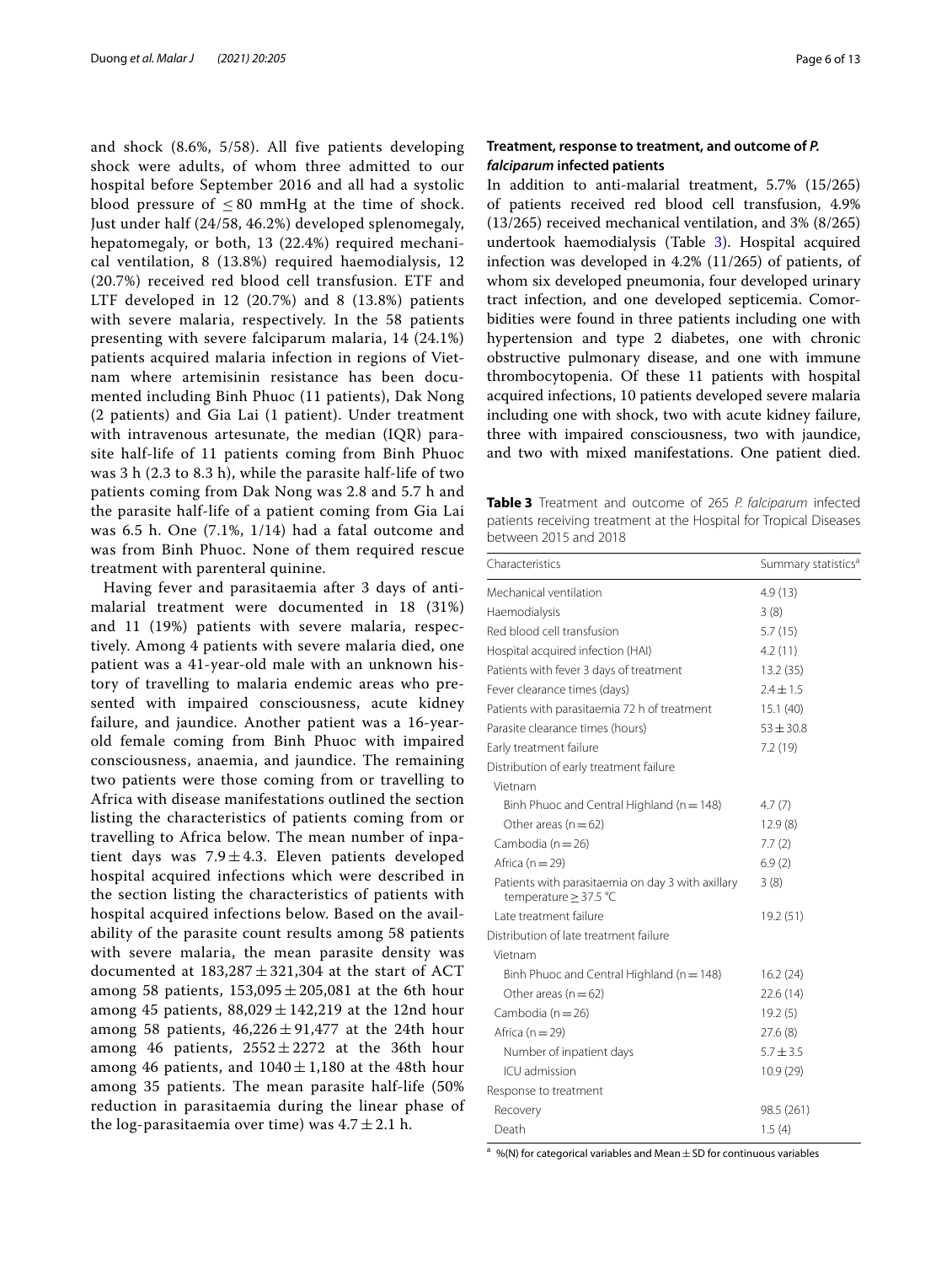Extended-Spectrum Beta-Lactamase (*ESBL*)-producing *Escherichia coli* (two patients), *Klebsiella* pneumoniae (one patient), and *Pseudomonas aeruginosa* (two patients) were detected. The infectious agent was not detected in the remaining six patients.

Thirty-five  $(13.2%)$  and  $40$   $(15.1%)$  patients had fever and parasitaemia after 3 days of anti-malarial treatment, respectively. The mean fever clearance time was  $2.4 \pm 1.5$  days and the mean parasite clearance time was  $53 \pm 30.8$  h. ETF and LTF were documented in 19 (7.2%, CI 4.6−10.9%) and 51 (19.2%, CI 14.7−24.5%) patients, respectively. ETF accounted for 4.7% (CI 2.3−9.4%) of patients coming from or travelling to Binh Phuoc and Central Highland, 12.9% (CI 6.7−23.5%) from other areas in Vietnam, 7.7% (CI 2.1−24.1%) from Cambodia and 6.9% (CI 1.9−22.0%) from Africa. Similarly, the proportion of LTF was  $16.2\%$  (CI  $11.2 - 23.0\%$ ) among patients coming from or travelling to Binh Phuoc and Central Highland, 22.5% (CI 14.0−34.4%) from other areas in Vietnam, 19.3% (CI 8.5−37.9%) from Cambodia and  $27.6\%$  (CI 14.7 $-45.7\%$ ) from Africa. The proportion of patients with parasitaemia on day 3 with axillary temperature  $\geq$  37.5 °C was 3% (8/265). The mean number of inpatient days was  $5.7 \pm 3.5$ . There were 29 (10.9%) patients required ICU admission and the mean ICU length of stay was  $2.9 \pm 1.5$  days. Most patients (98.5%, 261/265) recovered completely and 6.9% (4/58) of patients with severe malaria died. There was no association between having parasitaemia 72 h of treatment and response to treatment ( $P=0.48$ ). Among 207 patients with uncomplicated malaria, no one died or needed mechanical ventilation and haemodialysis, and one (1%) developed hospital acquired infection. Among 58 patients with severe malaria, eight required haemodialysis, 13 required mechanical ventilation, and 10 developed hospital acquired infection.

Among 29 patients coming from or travelling to Africa, 96.6% (28/29) was male with a median age of  $35.1 \pm 10.2$ years (Table  $4$ ). The mean number of days of illness at the time of admission and the mean number of inpatient days were  $6.1 \pm 5.5$  and  $5.1 \pm 3.8$  days, respectively. Three (10.3%) and two (6.9%) patients had fever and parasitaemia 3 days of anti-malarial treatment, respectively. Severe malaria was documented in 8 (27.6%) patients, of whom one developed shock, one developed impaired consciousness, one developed hyperparasitaemia, two developed jaundice, and three developed mixed manifestations. ETF and LTF were recorded in 2 (6.9%) and 8 (27.6%) patients, respectively. Three (10.3%) patients received red blood cell transfusion, two (6.9%) undertook haemodialysis, and three received mechanical ventilation. Two patients died, of whom one patient was 48 years old with atrial fbrillation and type 2 diabetes who admitted to the HTD

<span id="page-6-0"></span>**Table 4** Demographic characteristics, treatment and outcome of 29 *P. falciparum* infected patients from Africa

| Characteristics                                                                 | Summary statistics <sup>a</sup> |
|---------------------------------------------------------------------------------|---------------------------------|
| Male                                                                            | 96.6 (28)                       |
| Age                                                                             | $35.1 \pm 10.2$                 |
| Number of days of illness at the time of admission<br>(days)                    | $6.1 \pm 5.5$                   |
| Number of inpatient days                                                        | $5.1 \pm 3.8$                   |
| Patients with parasitaemia 72 h of treatment                                    | 6.9(2)                          |
| Patients with fever 3 days of treatment                                         | 10.3(3)                         |
| Severe malaria                                                                  | 27.6(8)                         |
| Manifestation of severe malaria ( $n = 8$ )                                     |                                 |
| Shock                                                                           | 3.4(1)                          |
| Impaired consciousness                                                          | 3.4(1)                          |
| Jaundice                                                                        | 6.9(2)                          |
| Hyperparasitaemia                                                               | 3.4(1)                          |
| Mixed manifestations (i.e., patients had more than<br>one severe manifestation) | 10.2(3)                         |
| Early treatment failure                                                         | 6.9(2)                          |
| Late treatment failure                                                          | 27.6(8)                         |
| Red blood cell transfusion                                                      | 10.3(3)                         |
| Haemodialysis                                                                   | 6.9(2)                          |
| Mechanical ventilation                                                          | 10.3(3)                         |
| Death                                                                           | 6.9(2)                          |

<sup>a</sup> %(N) for categorical variables and Mean  $\pm$  SD for continuous variables

on day seven of illness with shock and severe metabolic acidosis and another patient was 28 years old who admitted to the HTD on day four of illness with severe metabolic acidosis and impaired consciousness.

## **Predictors for severe malaria**

Severe malaria was statistically associated with receiving treatment at previous hospitals  $(P<0.001)$ , hepatomegaly (P<0.001) and number of inpatient days (P<0.001) (Table  $5$ ). There were no association between severe malaria and gender, age, BMI, number of days of illness, acquiring malaria before 2017, pregnancy, fever on admission, splenomegaly, and anaemia  $(P > 0.05)$ .

## **Predictors for early and late treatment failures**

Patients with severe malaria were signifcantly more likely to develop ETF ( $P < 0.001$ , OR 7.5, CI 2.8–20.0) and less likely to develop LTF (P=0.044, OR 0.44, CI 0.19-0.99) compared with those who did not have severe malaria (Table [6](#page-7-1)). Gender, living in or travelling to malaria endemic areas 14 days prior to the onset of disease, number of days of illness>7 days at the time of admission, acquiring malaria before 2017 and hyperparasitaemia  $(P > 0.05)$  were not a predictor of ETF and LTF. Similarly, having parasitaemia 72 h of treatment and fever 3 days of treatment  $(P>0.05)$  were not predictors of LTF. There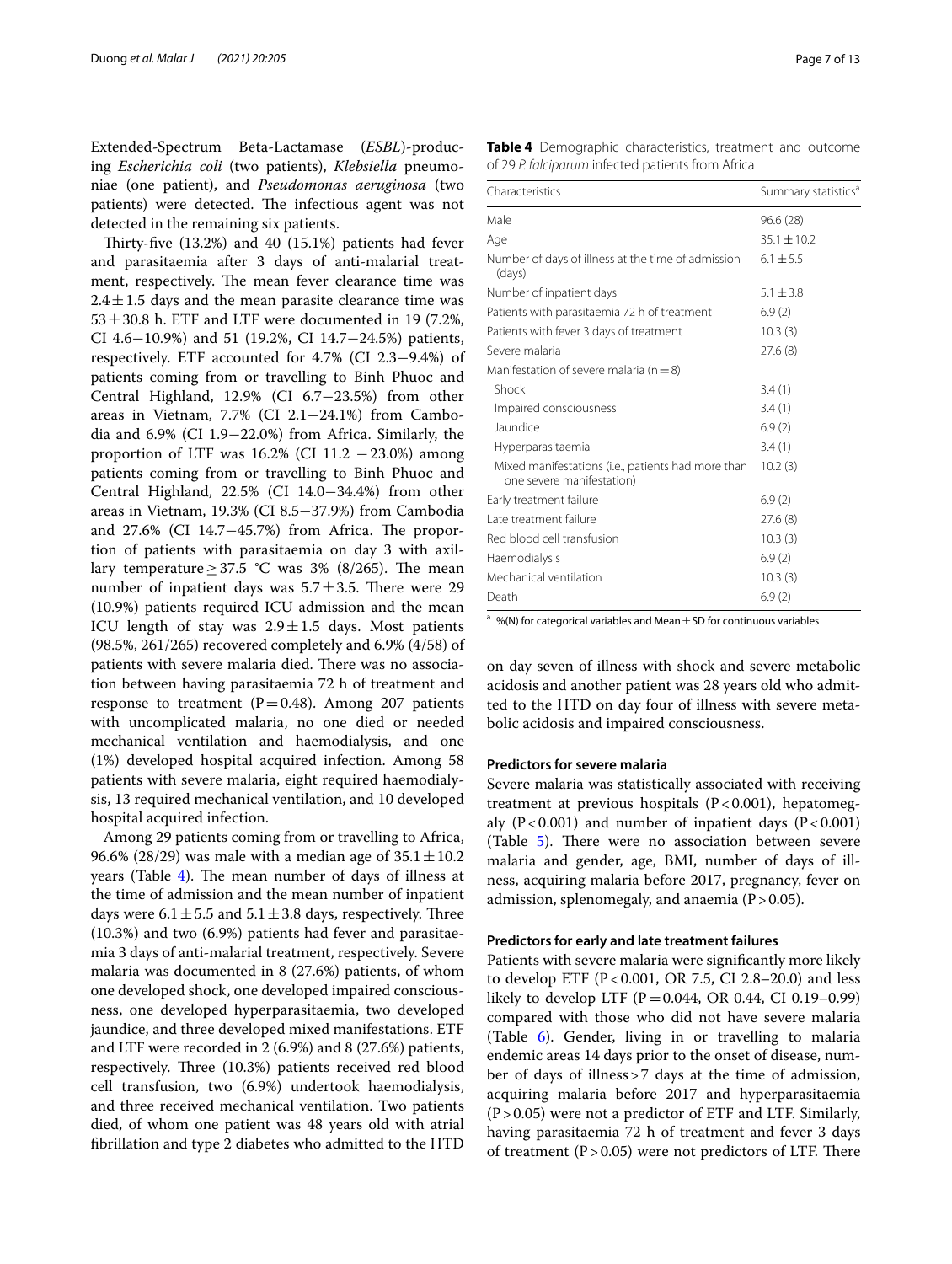| Characteristics <sup>a</sup>             | Severe malaria  | Uncomplicated malaria | $P$ value* | OR (CI)           |
|------------------------------------------|-----------------|-----------------------|------------|-------------------|
|                                          | $(n=58)$        | $(n=207)$             |            |                   |
| Age (years)                              | $37.3 \pm 14.2$ | $34.7 \pm 12.7$       | 0.17       |                   |
| Male                                     | 82.8 (48)       | 83.6 (173)            | 0.9        |                   |
| BMI                                      | $21.5 \pm 3.3$  | $21.4 \pm 3$          | 0.87       |                   |
| Number of days of illness                | $6.8 \pm 4.4$   | $6.3 \pm 5.2$         |            |                   |
| Receiving treatment in previous hospital | 16 (27.6%)      | 26 (12.6%)            | < 0.001    | $2.7(1.3-5.3)$    |
| Acquiring malaria before 2017            | 46.6(27)        | 44 (91)               | 0.72       |                   |
| Pregnancy                                | 1.7(1)          | 0.5(1)                | 0.3        |                   |
| Fever on admission                       | 100(58)         | 99.5 (206)            | 0.6        |                   |
| Hepatomegaly                             | 31(18)          | 4.3(9)                | < 0.001    | $9.9(4.2 - 23.6)$ |
| Splenomegaly                             | 5.2(3)          | 2.4(5)                | 0.3        |                   |
| Anaemia                                  | 1.7(1)          | 0.5(1)                | 0.3        |                   |
| Number of inpatient days                 | $7.8 \pm 4.2$   | 5 ± 3                 | < 0.001    |                   |

<span id="page-7-0"></span>**Table 5** Association between patterns of malaria infection and demographic and clinical characteristics

 $\frac{a}{a}$  %(N) for categorical variables and Mean  $\pm$  SD for continuous variables

\*Chi-squared test for categorical variables and student t test for continuous variables

<span id="page-7-1"></span>**Table 6** Unadjusted predictors tested for early and late treatment failures

| Predictors                                                                                | Early treatment failure* |                                 |                      | Late treatment failure* |                 |                  |                  |                     |
|-------------------------------------------------------------------------------------------|--------------------------|---------------------------------|----------------------|-------------------------|-----------------|------------------|------------------|---------------------|
|                                                                                           | Yes<br>$(n=19)$          | <b>No</b><br>$(n = 246)$        | P value              | OR (95% CI)             | Yes<br>$(n=51)$ | No.<br>$(n=214)$ |                  | P value OR (95% CI) |
| Male                                                                                      | 84.2 (16)                | 83.3 (205)                      | $0.5^{\text{a}}$     |                         | 90.2(46)        | 81.8 (175)       | 0.1 <sup>c</sup> |                     |
| Living in or travelling to malaria endemic areas<br>14 days prior to the onset of disease |                          |                                 | $0.112^{b}$          |                         |                 |                  | 0.4 <sup>b</sup> |                     |
| Living in endemic area                                                                    | 36.8(7)                  | 45.5 (112)                      |                      |                         | 41.2(21)        | 45.8 (98)        |                  |                     |
| Travel to endemic area                                                                    | 26.3(5)                  | 37.4 (92)                       |                      |                         | 35.3(18)        | 36.9 (79)        |                  |                     |
| Not living and not traveling to endemic area                                              | 36.8(7)                  | 17.1(42)                        |                      |                         | 23.5(12)        | 17.3(37)         |                  |                     |
| Acquiring malaria before 2017                                                             | 63.2(12)                 | 43.1 (106)                      | 0.09 <sup>c</sup>    |                         | 47.1(24)        | 43.9 (94)        | 0.7 <sup>c</sup> |                     |
| Number of days of illness at the time of admis-<br>$sion > 7$ days                        | 10.5(2)                  | 26.5(65)                        | 0.17 <sup>a</sup>    |                         | 29.4 (15)       | 24.3 (52)        | 0.5 <sup>c</sup> |                     |
| Hyperparasitaemia                                                                         | $\circ$                  | 0.4(1)                          | 1 <sup>a</sup>       |                         | $\mathbf{0}$    | 0.5(1)           | 1 <sup>a</sup>   |                     |
| Severe malaria                                                                            | 63.2(12)                 | 18.7(46)                        | < 0.001 <sup>a</sup> | $7.5(2.8-20.0)$         | 15.7(8)         | 29.9 (50)        | $0.044^c$        | $0.44(0.19 - 0.99)$ |
| Age (years)                                                                               |                          | $41.7 \pm 12.5$ 34.8 $\pm$ 13.0 | $0.027$ <sup>d</sup> |                         | $32.1 \pm 12.3$ | $36.1 \pm 13.2$  | $0.054^d$        |                     |
| Patients with parasitaemia 72 h of treatment                                              |                          |                                 |                      |                         | 25(12)          | 13.5(28)         | 0.047c           | $2.14(0.99 - 4.61)$ |
| Patients with fever 3 days of treatment                                                   |                          |                                 |                      |                         | 14.6(6)         | 15.8 (29)        | 0.9 <sup>c</sup> |                     |

 $*$  %(N) for categorical variables and Mean  $\pm$  SD for continuous variables

<sup>a</sup> Fisher's Exact test

**b** Chi-square for trend test

 $c$  Chi-square test

d Student's t test

is an association between age and ETF ( $P=0.027$ ), while there is no association between age and LTF ( $P=0.054$ ).

## **Model for the prediction of early and late treatment failures**

No predictor for ETF was identifed other than having severe malaria (AOR 6.96, CI 2.55-19.02, P < 0.001) (Table [7](#page-8-0)). No predictor for LTF was identifed.

## **Discussion**

A total of 433 patients with malaria admitted to the HTD between 2015 and 2018. Of these 433 patients more than half (59.8%, CI 55.1−64.4%) acquired *P. falciparum* infection. This rate is lower than the rate of 98% (CI 97.5−98.5%) reported from a provincial hospital in southern Vietnam in 1990 [[4,](#page-11-3) [21](#page-11-20)]. It is impossible to completely understand the reason of this change due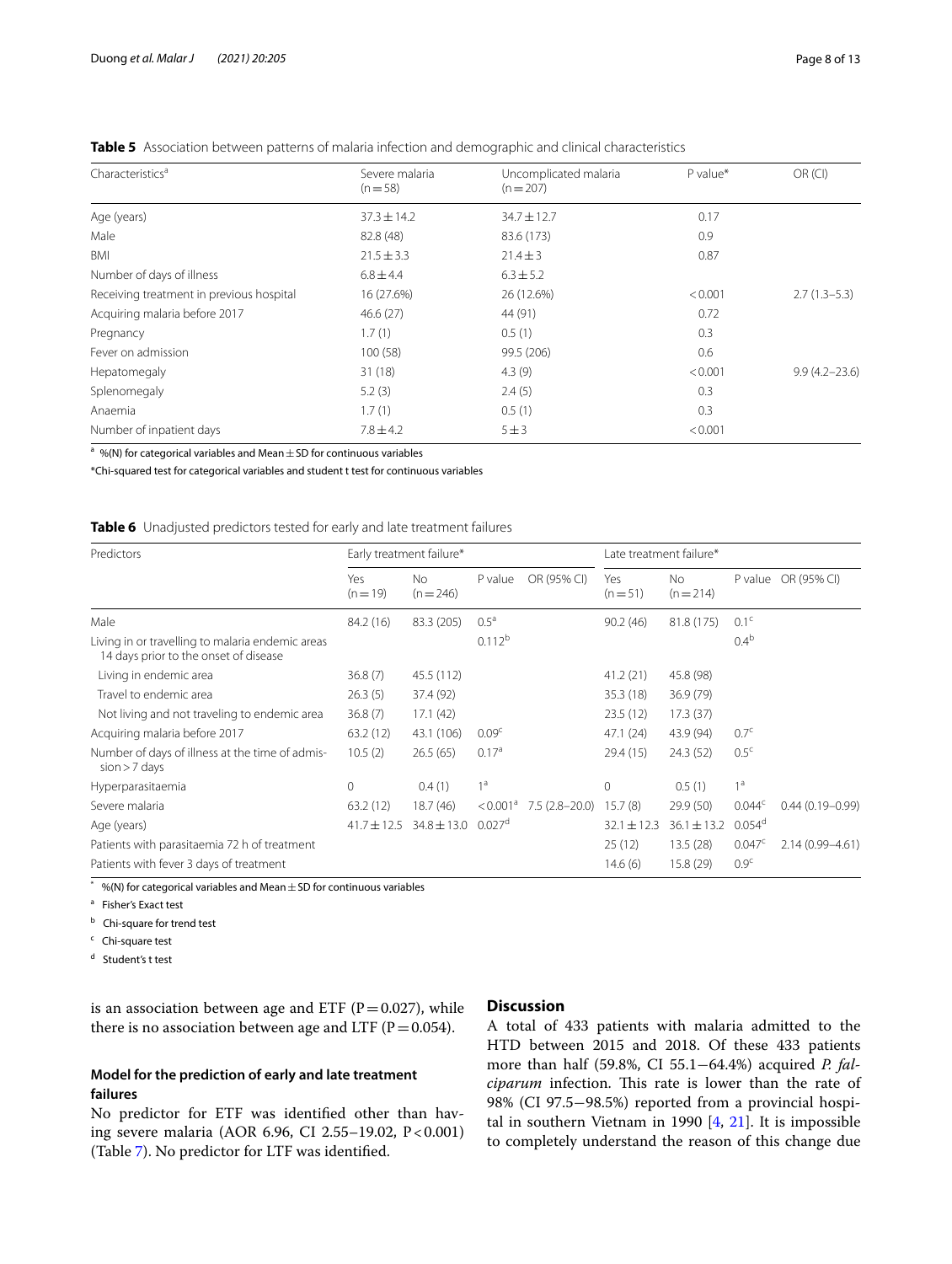| Predictors                                   | Early treatment failure |                       |       | Late treatment failure |  |  |  |
|----------------------------------------------|-------------------------|-----------------------|-------|------------------------|--|--|--|
|                                              |                         | Adjusted OR (95% CI)  |       | Adjusted OR (95% CI)   |  |  |  |
| Age (years)                                  | 0.062                   | $1.04(0.998 - 1.073)$ | 0.11  | $0.98(0.95 - 1.01)$    |  |  |  |
| Severe malaria                               | < 0.001                 | $6.96(2.55 - 19.02)$  | 0.094 | $0.49(0.21 - 1.13)$    |  |  |  |
| Acquiring malaria before 2017                | 0.096                   | $2.38(0.86 - 6.59)$   |       |                        |  |  |  |
| Patients with parasitaemia 72 h of treatment |                         |                       | 0.11  | $1.93(0.87 - 4.30)$    |  |  |  |

<span id="page-8-0"></span>**Table 7** Multinominal logistic regression analysis for predictors of early and late treatment failures

to the diferences in the study clinics and referral patterns. However, Goldlust et al. have found that the adoption of ACT may have infuenced the decline of malaria including *P. falciparum* in Vietnam [[4\]](#page-11-3). Most patients in the presenting study were male in labour age and more than half (56.3%) of them had jobs related to the forest or worked in areas which are known as malaria endemic areas in Vietnam, Cambodia and Africa [\[22,](#page-11-21) [23\]](#page-11-22). Additionally, more than 80% of patients lived in or travelled to malaria endemic areas within 14 days before the onset of disease which is an established risk for malaria infection [ $15$ ]. These findings were not surprised since according to Vietnamese culture, breadwinner is perceived as the man's role in the family, and therefore more men tend to be exposed to malaria infection than women when they work in or travel to malaria endemic areas [\[24](#page-11-23)]. At this stage, most malaria morbidities and mortalities occur in 21 out of 58 provinces, of which forested areas of provinces located in Central and Central-Southern Vietnam account for the highest malaria burden in Vietnam [\[25](#page-11-24)].

In the presenting study, *P. falciparum* infection was recorded throughout the year and peaked during the months from November to March of the following year. In Vietnam, Lunar New Year holiday which is the most important holiday usually occurs in the second half of this period. It is observed that to fnancially prepare for the holiday many people travel to malaria endemic areas to work in this period in response to the increase in the number of seasonal jobs in these areas.

Blood transfusion and IDU are considered as malaria risk factors [\[26,](#page-11-25) [27](#page-11-26)]. Only one patient who was suspected to have malaria infection from blood transfusion in the presenting study. Two other cases were injecting drug users who may have shared needles and syringes in the days before their illness developed. Pregnancy is a high risk for developing severe malaria [\[28](#page-11-27)]. Fortunately, two pregnant patients in our study had uncomplicated malaria. HIV infection has been reported as an underlying disease that may delays parasite clearance time [\[29](#page-11-28)]. However, no-one was found to have HIV infection in the presenting study.

According to the WHO defnition of severe falciparum malaria [[30\]](#page-11-29) and the Vietnam Ministry of Health

guidelines for the management of malaria infection [\[18](#page-11-17)], patients were classifed into uncomplicated and severe malaria groups. In the presenting study, severe malaria accounted for 21.9% (CI 17.1−27.4%). Also, there was an association between severe malaria and prolonged inpatient days. This is probably due to the prolonged anti-malarial therapy and diferent severe manifestations which required additional supportive treatment as compared with uncomplicated malaria [[31\]](#page-11-30). Similar to another report [[32\]](#page-11-31), an association between hepatomegaly and severe malaria was documented in the presenting study. Severe malaria was also found to be associated with receiving treatment at previous hospitals among study participants. In detail, 62.5% (10/16) of study participants receiving treatment at previous hospitals were incorrectly diagnosed as having dengue haemorrhagic fever or septicaemia. It is well documented that misdiagnosis of malaria at previous hospitals leads to delayed anti-malarial treatment, and thus may facilitate severe malaria [\[33–](#page-11-32)[35\]](#page-11-33). In light of this, clinicians should pay more attention on the patient's epidemiological evidence of malaria to prevent misdiagnosis of this disease.

Regarding the clinical symptoms, similar to previous reports [[36,](#page-11-34) [37](#page-11-35)], fever was frequent (99.6%), while anaemia was rare (0.8%) in the presenting study. However, splenomegaly was reported to be a common symptom among *P. falciparum* infected patients, while hepatomegaly was not mentioned in another study [\[37\]](#page-11-35). In the presenting study, splenomegaly was detected in only 3%, while hepatomegaly was documented in up to 10.2% of study participants. Among 58 cases with severe malaria, the most common manifestations were impaired consciousness (20.7%), jaundice (24.1%) and mixed manifestations (22.4%). Other manifestations of severe malaria included anaemia, renal failure, hyperparasitaemia and shock which are similar to other reports [[21,](#page-11-20) [36](#page-11-34)]. Although mild elevations of transaminases are common in *Plasmodium* infection, particularly in *P. falciparum* infection, this condition is usually transient [[38\]](#page-11-36). About 30% of study participants had transaminase higher than 40 U/L. Treatment delay of seven days or more is documented to be a risk for severe malaria with multi-organ failure [\[35\]](#page-11-33). One-fourth of study population admitted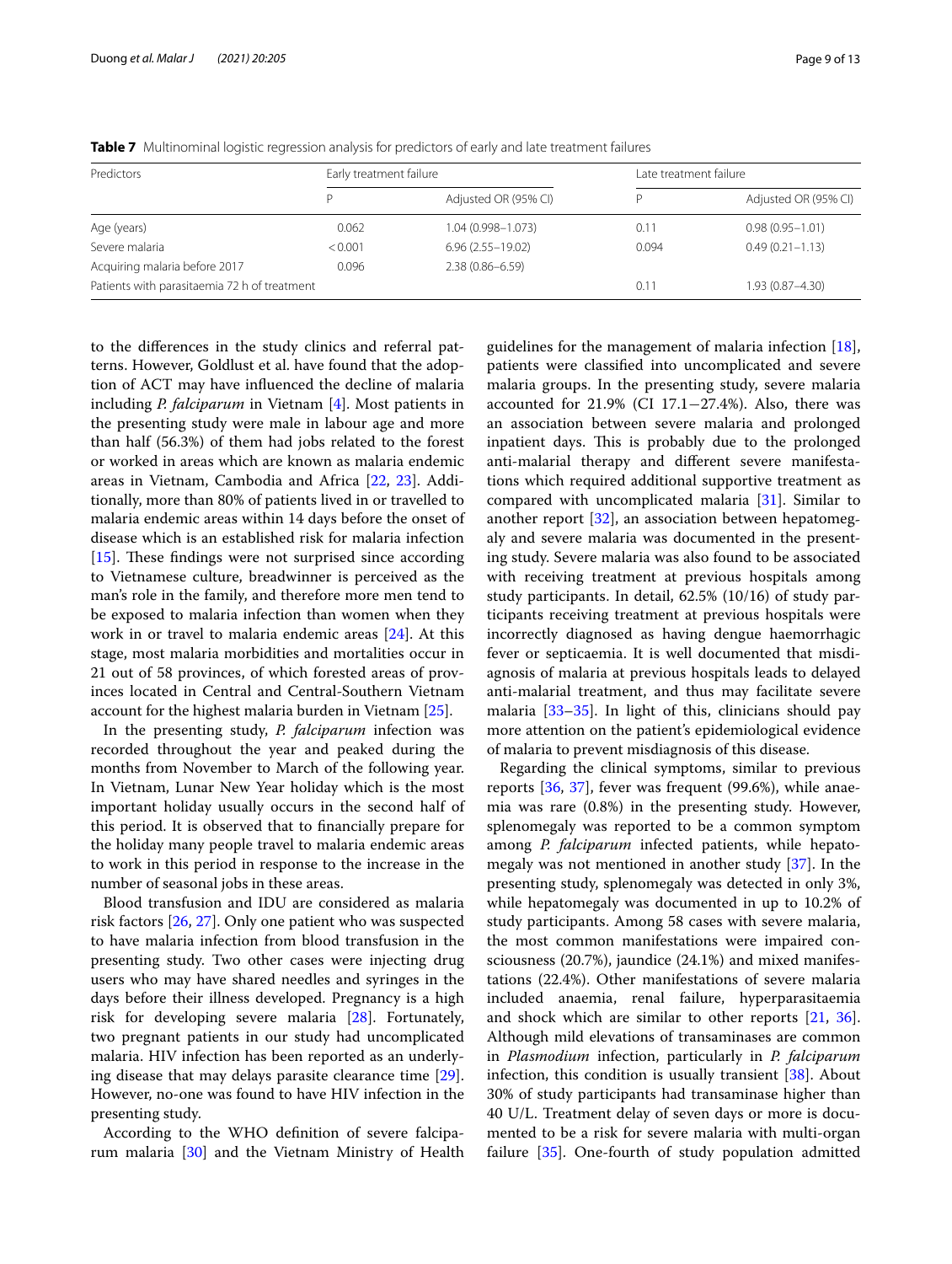to the HTD after seven days of illness and this included some patients receiving treatment from previous hospitals. In the presenting study, more than one ffth of study participants receiving treatment from previous hospitals had been misdiagnosed as having dengue infection or septicemia. An inappropriate therapy provided in previous hospitals could aggravate patient's condition [\[39](#page-11-37)]. This could explain why some patients who were admitted to the HTD after 7 days of disease developed severe malaria. Therefore, clinicians must be more alerted to malaria infection when patients have a travel history to endemic areas [\[39\]](#page-11-37). In addition, severe malaria should be suspected if patients were under inappropriate treatment at previous hospitals [\[40\]](#page-11-38).

Having a prolonged fever after receiving anti-malarial treatment is considered as a predictor of treatment failure [\[41](#page-11-39), [42\]](#page-11-40). In addition, prolonged fever indirectly reflects the activity of parasite in the human body and consequently indicates anti-malarial drug resistance [[41\]](#page-11-39). In the presenting study, 13.2% of patients had fever longer than 3 days after using DHA-PPQ which is one of the most efective artemisinin-based combinations [\[7](#page-11-6)]. This suggests a reduced susceptibility of DHA-PPQ in our study population. Parasite clearance time is also useful to detect artemisinin resistance [\[41](#page-11-39), [43](#page-11-41)]. Binh Phuoc province is an endemic area of artemisinin resistance in Vietnam [[44\]](#page-12-0). A study showed that the prevalence of positive blood smear for asexual parasitaemia 72 h after treatment initiation in Binh Phuoc was up to 75% [\[45](#page-12-1)]. In our study, nearly 50% of patients coming from Binh Phuoc and 15.1% of patients having parasitaemia 72 h of treatment. However, it was unable to perform molecular tests to detect K13 mutations among these patients to confrm artemisinin resistance due to the nature of a retrospective cohort study.

The rates of ETF and LTF in other areas in Vietnam were found to be not diferent to those in Binh Phuoc-Central Highland where DHA and PPQ resistance has been confrmed, this raises a big concern about the spread of malaria parasites that are resistant to both DHA and PPQ to other areas in Vietnam. It has been documented that artemisinin resistance has emerged in the GMS, followed by ACT failure, because both artemisinin and partner drug have decreased their suscepti-bility [\[45\]](#page-12-1). According to the most recent study examining the efficacy of DHA-PPQ combination in this region, the prevalence of plasmepsin 2/3 amplifcation which is a marker of PPQ resistance in Binh Phuoc-Vietnam was 77% and the efficacy of DHA-PPQ on day 42 was only 47.1%, while there was only 7% of cases having fever on the day of recrudescent infection [[45](#page-12-1)]. Given the high prevalence of marker of PPQ resistance, the low efficacy of DHA-PPQ treatment and unclear clinical sign of recrudescent infection, clinically detection of this antimalarial drug resistance is challenging. In light of this, anti-malarial drug resistance may have spread beyond Binh Phuoc province in Vietnam. Besides, *P. falciparum* infection is prevalent in Africa [[1\]](#page-11-0). The proportion of patients from Africa developing ETF (6.9%) and LTF (27.6%) in the presenting study raises a concern about the risk of artemisinin resistance in Africa. Indeed, although local artemisinin resistance has not been confrmed, unexplained slow parasite clearance times [[46\]](#page-12-2) and residual submicroscopic parasitaemia after artemisinin-combination therapy [[47\]](#page-12-3) have been reported in Uganda and Kenya, respectively.

DHA-PPQ combination has been widely used as a frst-choice therapy for *P. falciparum* infection in many countries including Vietnam [\[48\]](#page-12-4). However, the spread of artemisinin and partner drug resistance has caused high treatment failure rates to this combination [\[49](#page-12-5)] and subsequently threatens the success of malaria control and elimination [[9\]](#page-11-8). In Vietnam, before 2016, DHA-PPQ treatment dose depended on patient's age [\[50\]](#page-12-6). However, many studies have showed that PPQ under-dosing (<48 mg/kg) is an important factor for recrudescent parasitaemia  $[48, 51]$  $[48, 51]$  $[48, 51]$  $[48, 51]$ . It is documented that the underdose of DHA-PPQ increases recrudescent parasitaemia and sequentially increases treatment failure [\[48](#page-12-4)]. Indeed, the underdose of PPQ is a signifcant predictor for recrudescence with the risk increasing by 13% (95% CI 5.0–21%) for every 5 mg/kg decrease in dose [[48\]](#page-12-4). A pharmacological modelling study has found that compared with DHA-PPQ weight-based doing, age-based dosing increases the risk of underdose of DHA-PPQ, and thus risk of malaria treatment failure and recrudescence [\[52](#page-12-8)]. In addition, several studies have found that the DHA-PPQ weighbased dosing enhances prolonged useful therapeutic life including maximizing the likelihood of rapid clinical and parasitological cure and minimize transmission and retard drug resistance  $[52-55]$  $[52-55]$ . To optimize the effectiveness of DHA-PPQ, the WHO recommends treatment with 3 days of DHA-PPQ weight-based dosing to cover at least two asexual life circles of *P. falciparum* [[7\]](#page-11-6). In September 2016, the Vietnam Ministry of Health adopted the WHO guidelines which have been widely used since 2017  $[18]$ . However, there was no difference in the proportion of ETF and LFT before and after 2017 in the presenting study. There was an increase in the burden of DHA-PPQ resistant parasites in the GMS including Binh Phuoc-Vietnam between 2011 and 2018 [\[45](#page-12-1)]. This increased burden of parasites carrying mutations is probably responsible for the unchanged proportions of ETF and LTF before and after 2017 in the presenting study even though the new treatment guidelines have been utilized.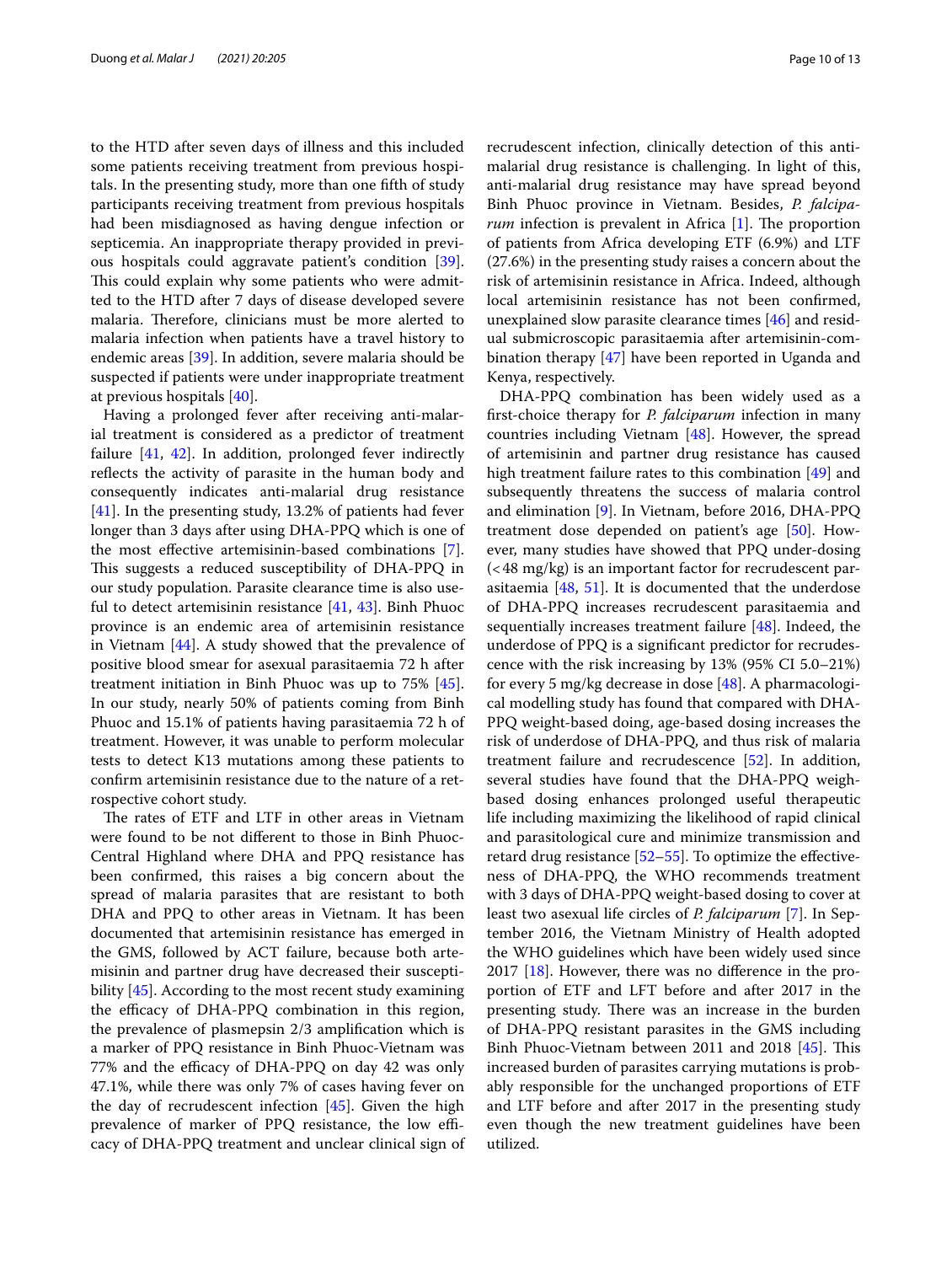A study on African children with uncomplicated falciparum malaria demonstrated the association between age less than 2 years and delayed parasite clearance [\[56](#page-12-10)]. In addition, hyperparasitaemia (>50,000/ul) was also reported as a predictor of delayed parasite clearance [\[56](#page-12-10)]. In the presenting study, there was no association between both two treatment failure types and age and hyperparasitaemia. However, having severe malaria was found to be a significant predictor of ETF ( $P < 0.001$ , AOR 6.96, CI 2.55–19.02) which has not been reported elsewhere. In Vietnam, the frst-choice treatment of severe falciparum malaria is parenteral artesunate single-therapy for up to 7 days total plus a three-day oral DHA-PPQ combination therapy when the patient can tolerate oral therapy [[18\]](#page-11-17). In the presenting study, only one out of four fatal cases came from Binh Phuoc where artemisinin resistance has been documented and thus, the data are insuffcient to reject the current recommendation of using parenteral artesunate as frst-line treatment for severe falciparum malaria in Viet Nam. However, the presence of artemisinin resistance which can lead to slow parasite clearance in Southeast Asia including Vietnam [[9,](#page-11-8) [41](#page-11-39)] threatens the efectiveness of the initial parenteral artesunate single therapy for severe malaria. Indeed, one out of 14 patients with severe malaria coming from regions where artemisinin resistance has been documented had a parasite half-life greater than 6 h. It is probably that the variation in time to receive DHA-PPQ combination therapy and the above-mentioned DHA-PPQ resistance may facilitate ETF among patients with severe malaria. In light of this, to reduce the risk for ETF, robust studies are needed to examine the efectiveness of an early initiation of combination therapy including parenteral artesunate and a parenteral partner drug for severe malaria. It is important to re-evaluate the efectiveness of the current WHO recommended anti-malarial therapy for both uncomplicated and severe malaria as well as to develop new intramuscular or parenteral anti-malarial drugs in the context of anti-malarial drug resistance in the GMS.

This study had some limitations. First, this is a single center study, and thus we may have missed patients with falciparum infection receiving treatment at other hospitals but were not referred to the HTD. However, the HTD is the only major tertiary teaching hospital for infectious diseases including malaria in southern Vietnam and receives not only local patients, but also patients from other countries. This would enhance the generalizability of the study findings. The study interval included the period when the WHO's new treatment guidelines were adopted. This allowed us to examine the change in the patterns of treatment failure in response to the utilization of the new guidelines. Second, it was unable to perform molecular tests to further examine the magnitude of parasites carrying mutations due to the nature of a retrospective cohort study. Third, examining the presence of parasitaemia on day 28 for all patients was not performed due to the same reason. Some cases who had parasitaemia on day 28 but did not exhibit any clinical symptom may have been missed. Therefore, the burden of LTF documented in this study may be underestimated.

## **Conclusions**

*Plasmodium falciparum* remains the prevalent malaria parasite in Vietnam. Despite the low mortality rate, severe falciparum malaria is not rare and having severe malaria is a signifcant predictor of ETF. To reduce the risk for ETF, studies are needed to examine the efectiveness of combination therapy including parenteral artesunate and a parenteral partner drug for severe malaria. The study alerts the risk of the spread of *P. falciparum* that is resistant to both DHA and PPQ to other areas in Vietnam and Africa which are currently known as nonendemic areas of anti-malarial drug resistance. A more comprehensive epidemiological survey using molecular technique in these regions is required to completely understand the magnitude of anti-malarial drug resistance and to design appropriate control strategies.

#### **Abbreviations**

CI: 95% confdence interval; ACT: Artemisinin-based combination therapy; AST and ALT: Aminotransaminases; DHA: Dihydroartemisinin; ETF: Early treatment failure; GMS: Greater Mekong Subregion; HTD: Hospital for Tropical Diseases; IDU: Injecting drug use; PPQ: Piperaquine; WHO: World Health Organization.

#### **Acknowledgements**

We thank Drs. Cao Xuan Nam and Nguyen Thien Duc for cross-checking the validity of data.

#### **Authors' contributions**

 conceptualization: MCD, OKNP and PHN; data acquisition: OKNP, MCD, PTN, VVCN and PHN; formal analysis and writing original draft: MCD, OKNP and PHN; reviewing and editing: MCD, OKNP, PTN, VVCN and PHN. All authors read and approved the fnal manuscript.

#### **Funding**

Minh Cuong Duong is funded by the Australian Government through the Australian Alumni Grants Fund.

#### **Availability of data and materials**

The datasets used during the current study are available from the corresponding author on reasonable request.

#### **Declarations**

#### **Ethics approval and consent to participate**

The study protocol was approved by the HTD's Ethics Committee (approval number 65/QD-BVBND) and the Human Research Ethics Committee at UNSW Australia (Approval Number HC180340).

#### **Consent for publication**

Not applicable.

#### **Competing interests**

No relevant disclosures.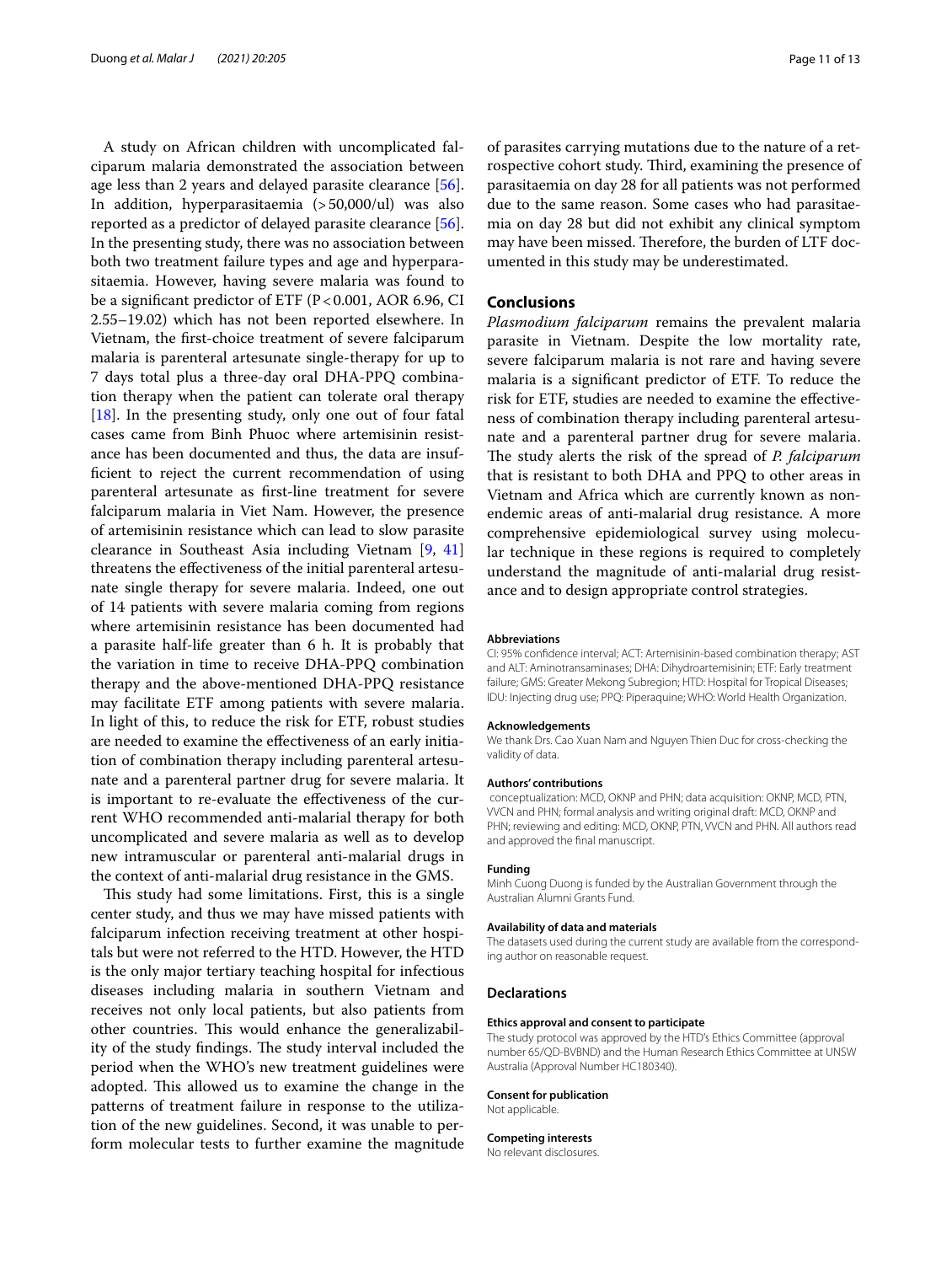#### **Author details**

School of Population Health, University of New South Wales, Sydney, Australia. <sup>2</sup> Hospital for Tropical Diseases, Ho Chi Minh City, Vietnam. <sup>3</sup> Oxford University Clinical Research Unit (OUCRU), Ho Chi Minh City, Vietnam. <sup>4</sup> Medical School, Vietnam National University of Ho Chi Minh City, Ho Chi Minh City, Vietnam.

Received: 30 November 2020 Accepted: 1 April 2021

## **References**

- <span id="page-11-0"></span>1. WHO. Malaria. Geneva WH Organization, 2019[.https://www.who.int/](https://www.who.int/news-room/fact-sheets/detail/malaria) [news-room/fact-sheets/detail/malaria.](https://www.who.int/news-room/fact-sheets/detail/malaria) Accessed 29 July 2019
- <span id="page-11-1"></span>2. Orish V, Afutu L, Ayodele O, Likaj L, Marinkovic A, Sanyaolu A. A 4-day incubation period of *Plasmodium falciparum* infection in a nonimmune patient in Ghana: a case report. Open Forum Infect Dis. 2019;6:ofy169-ofy.
- <span id="page-11-2"></span>3. Hong NV, Delgado-Ratto C, Thanh PV, Van den Eede P, Guetens P, Binh NT, et al. Population genetics of *Plasmodium vivax* in four rural communities in Central Vietnam. PLoS Neglect Trop Dis. 2016;10:e0004434.
- <span id="page-11-3"></span>4. Goldlust SM, Thuan PD, Giang DDH, Thang ND, Thwaites GE, Farrar J, et al. The decline of malaria in Vietnam, 1991–2014. Malar J. 2018;17:226.
- <span id="page-11-4"></span>5. Thanh NV, Thuy-Nhien N, Tuyen NTK, Tong NT, Nha-Ca NT, Dong LT, et al. Rapid decline in the susceptibility of *Plasmodium falciparum* to dihydroartemisinin–piperaquine in the south of Vietnam. Malar J. 2017;16:27.
- <span id="page-11-5"></span>6. Tran TH, Dolecek C, Pham PM, Nguyen TD, Nguyen TT, Le HT, et al. Dihydroartemisinin-piperaquine against multidrug-resistant *Plasmodium falciparum* malaria in Vietnam: randomised clinical trial. Lancet. 2004;363:18–22.
- <span id="page-11-6"></span>7. WHO. Guidelines for the treatment of malaria. 3rd Edn. Geneva, World Health Organization, 2015. [https://www.who.int/malaria/publications/](https://www.who.int/malaria/publications/atoz/9789241549127/en/) [atoz/9789241549127/en/](https://www.who.int/malaria/publications/atoz/9789241549127/en/). Accessed 15 Aug 2019.
- <span id="page-11-7"></span>8. Vietnam Ministry of Health. [Guideline for diagnosis and treatment of malaria](in Vietnamese). Hanoi, 2007 [https://vanbanphapluat.co/](https://vanbanphapluat.co/quyet-dinh-339-qd-byt-huong-dan-chuan-doan-dieu-tri-benh-sot-ret) [quyet-dinh-339-qd-byt-huong-dan-chuan-doan-dieu-tri-benh-sot-ret.](https://vanbanphapluat.co/quyet-dinh-339-qd-byt-huong-dan-chuan-doan-dieu-tri-benh-sot-ret) Accessed 14 Oct 2019
- <span id="page-11-8"></span>9. Imwong M, Suwannasin K, Kunasol C, Sutawong K, Mayxay M, Rekol H, et al. The spread of artemisinin-resistant *Plasmodium falciparum* in the Greater Mekong subregion: a molecular epidemiology observational study. Lancet Infect Dis. 2017;17:491–7.
- <span id="page-11-9"></span>10. Dondorp AM, Nosten F, Yi P, Das D, Phyo AP, Tarning J, et al. Artemisinin resistance in *Plasmodium falciparum* malaria. N Engl J Med. 2009;361:455–67.
- <span id="page-11-10"></span>11. Menard D, Fidock DA. Accelerated evolution and spread of multidrugresistant *Plasmodium falciparum* takes down the latest frst-line antimalarial drug in southeast Asia. Lancet Infect Dis. 2019;19:916–7.
- <span id="page-11-11"></span>12. National Institute of Malariology, Parasitology and Entomology. Guideline for the use of Pyramax in treating patients with malaria infection. Hanoi, 2019. [http://nimpe.vn/userfiles/fle/Pyramax/h%C6%B0%E1%BB%9Bng%](http://nimpe.vn/userfiles/file/Pyramax/h%C6%B0%E1%BB%9Bng%20d%E1%BA%ABn.pdf) [20d%E1%BA%ABn.pdf](http://nimpe.vn/userfiles/file/Pyramax/h%C6%B0%E1%BB%9Bng%20d%E1%BA%ABn.pdf). Accessed 26 Feb 2020
- <span id="page-11-12"></span>13. Nsanzabana C, Djalle D, Guérin PJ, Ménard D, González IJ. Tools for surveillance of anti-malarial drug resistance: an assessment of the current landscape. Malar J. 2018;17:75.
- <span id="page-11-13"></span>14. Thriemer K, Hong NV, Rosanas-Urgell A, Phuc BQ, Ha DM, Pockele E, et al. Delayed parasite clearance after treatment with dihydroartemisinin-piperaquine in *Plasmodium falciparum* malaria patients in central Vietnam. Antimicrob Agents Chemother. 2014;58:7049–55.
- <span id="page-11-14"></span>15. Brasil P, de Pina Costa A, Pedro RS, da Silveira Bressan C, da Silva S, Tauil PL, et al. Unexpectedly long incubation period of *Plasmodium vivax* malaria, in the absence of chemoprophylaxis, in patients diagnosed outside the transmission area in Brazil. Malar J. 2011;10:122.
- <span id="page-11-15"></span>16. WHO. Methods for surveillance of antimalarial drug efficacy. Geneva, World Health Organization, 2009. [https://www.who.int/malaria/publi](https://www.who.int/malaria/publications/atoz/9789241597531/en/) [cations/atoz/9789241597531/en/.](https://www.who.int/malaria/publications/atoz/9789241597531/en/) Accessed 5 Aug 2019.
- <span id="page-11-16"></span>17. Vietnam Ministry of Health. [Guideline for diagnosis and treatment of malaria 2013] (in Vietnamese). Hanoi, 2013. [https://thuvienphapluat.](https://thuvienphapluat.vn/van-ban/the-thao-y-te/Quyet-dinh-3232-QD-BYT-2013-huong-dan-chan-doan-dieu-tri-benh-Sot-ret-207776.aspx) [vn/van-ban/the-thao-y-te/Quyet-dinh-3232-QD-BYT-2013-huong-dan](https://thuvienphapluat.vn/van-ban/the-thao-y-te/Quyet-dinh-3232-QD-BYT-2013-huong-dan-chan-doan-dieu-tri-benh-Sot-ret-207776.aspx)[chan-doan-dieu-tri-benh-Sot-ret-207776.aspx.](https://thuvienphapluat.vn/van-ban/the-thao-y-te/Quyet-dinh-3232-QD-BYT-2013-huong-dan-chan-doan-dieu-tri-benh-Sot-ret-207776.aspx) Accessed 26 Feb 2020.
- <span id="page-11-17"></span>18. Vietnam Ministry of Health. [Guideline for diagnosis and treatment of malaria 2016] (in Vietnamese). Hanoi. 2016. [https://thuvienphapluat.vn/](https://thuvienphapluat.vn/van-ban/The-thao-Y-te/Quyet-dinh-4845-QD-BYT-Huong-dan-chan-doan-dieu-tri-benh-Sot-ret-2016-321533.aspx)

[van-ban/The-thao-Y-te/Quyet-dinh-4845-QD-BYT-Huong-dan-chan](https://thuvienphapluat.vn/van-ban/The-thao-Y-te/Quyet-dinh-4845-QD-BYT-Huong-dan-chan-doan-dieu-tri-benh-Sot-ret-2016-321533.aspx)[doan-dieu-tri-benh-Sot-ret-2016-321533.aspx](https://thuvienphapluat.vn/van-ban/The-thao-Y-te/Quyet-dinh-4845-QD-BYT-Huong-dan-chan-doan-dieu-tri-benh-Sot-ret-2016-321533.aspx). Accessed 5 Aug 2019.

- <span id="page-11-18"></span>19. WHO. Antimalarial drug efficacy and drug resistance. Geneva, World Health Organization, 2018.[https://www.who.int/malaria/areas/treatment/](https://www.who.int/malaria/areas/treatment/drug_efficacy/en/) drug\_efficacy/en/. Accessed 26 Feb 2020.
- <span id="page-11-19"></span>20. Huynh HQ. [An update on drug-resistant Plasmodium falciparum malaria in Vietnam and worldwide](in Vietnamese). QuyNhon, Vietnam, 2017. [http://www.impe-qn.org.vn/impe-qn/vn/portal/InfoDetail.jsp?area](http://www.impe-qn.org.vn/impe-qn/vn/portal/InfoDetail.jsp?area=58)= [58](http://www.impe-qn.org.vn/impe-qn/vn/portal/InfoDetail.jsp?area=58)&cat=1067&ID=11105. Accessed 11 Aug 2019.
- <span id="page-11-20"></span>21. Thien HV, Chien VT, Anh TK. Severe malaria in a provincial hospital in Vietnam. Lancet. 1990;336:1316.
- <span id="page-11-21"></span>22. Kar NP, Kumar A, Singh OP, Carlton JM, Nanda N. A review of malaria transmission dynamics in forest ecosystems. Parasit Vectors. 2014;7:265.
- <span id="page-11-22"></span>23. Lindsay SW, Martens WJ. Malaria in the African highlands: past, present and future. Bull World Health Organ. 1998;76:33–45.
- <span id="page-11-23"></span>24. Bui TC, Markham CM, Ross MW, Williams ML, Beasley RP, Tran LTH, et al. Dimensions of gender relations and reproductive health inequity perceived by female undergraduate students in the Mekong Delta of Vietnam: a qualitative exploration. Int J Equity Health. 2012;11:63.
- <span id="page-11-24"></span>25. Thanh PV, Van Hong N, Van Van N, Van Malderen C, Obsomer V, Rosanas-Urgell A, et al. Epidemiology of forest malaria in Central Vietnam: the hidden parasite reservoir. Malar J. 2015;14:86.
- <span id="page-11-25"></span>26. Kitchen AD, Chiodini PL. Malaria and blood transfusion. Vox Sang. 2006;90:77–84.
- <span id="page-11-26"></span>27. Alavi SM, Alavi L, Jaafari F. Outbreak investigation of needle sharinginduced malaria, Ahvaz, Iran. Int J Infect Dis. 2010;14:e240-2.
- <span id="page-11-27"></span>28. Rogerson SJ. Management of malaria in pregnancy. Indian J Med Res. 2017;146:328–33.
- <span id="page-11-28"></span>29. Muhindo MK, Kakuru A, Jagannathan P, Talisuna A, Osilo E, Orukan F, et al. Early parasite clearance following artemisinin-based combination therapy among Ugandan children with uncomplicated *Plasmodium falciparum* malaria. Malar J. 2014;13:32.
- <span id="page-11-29"></span>30. World Health Organization. Severe falciparum malaria. World Health Organization, Communicable Diseases Cluster. Trans R Soc Trop Med Hyg. 2000;94(Suppl 1):1–90.
- <span id="page-11-30"></span>31. Saravu K, Rishikesh K, Kamath A. Determinants of mortality, intensive care requirement and prolonged hospitalization in malaria - a tertiary care hospital based cohort study from South-Western India. Malar J. 2014;13:370.
- <span id="page-11-31"></span>32. Gomes AP, Vitorino RR, Costa AdP. Mendonça EGd, Oliveira MGdA, Siqueira-Batista R. Malária grave por *Plasmodium falciparum*. Rev Bras Ter Intensiva. 2011;23:358–69.
- <span id="page-11-32"></span>33. Hänscheid T. Current strategies to avoid misdiagnosis of malaria. Clin Microbiol Infect. 2003;9:497–504.
- 34. Hase R. Diagnostic delay for imported malaria: a case of *Plasmodium falciparum* malaria misdiagnosed as common cold. J Gen Fam Med. 2017;19:27–9.
- <span id="page-11-33"></span>35. Al Farsi F, Chandwani J, Mahdi AS, Petersen E. Severe imported malaria in an intensive care unit: a case series. IDCases. 2019;17:e00544.
- <span id="page-11-34"></span>36. Arévalo-Herrera M, Lopez-Perez M, Medina L, Moreno A, Gutierrez JB, Herrera S. Clinical profle of *Plasmodium falciparum* and *Plasmodium vivax* infections in low and unstable malaria transmission settings of Colombia. Malar J. 2015;14:154.
- <span id="page-11-35"></span>37. Asma U-e, Taufq F, Khan W. Prevalence and clinical manifestations of malaria in Aligarh, India. Korean J Parasitol. 2014;52:621–9.
- <span id="page-11-36"></span>38. Woodford J, Shanks GD, Griffin P, Chalon S, McCarthy JS. The dynamics of liver function test abnormalities after malaria infection: a retrospective observational study. Am J Trop Med Hyg. 2018;98:1113–9.
- <span id="page-11-37"></span>39. Choi IH, Hwang PH, Choi SI, Lee DY, Kim MS. Delayed diagnosis of falciparum malaria with acute kidney injury. J Korean Med Sci. 2016;31:1499–502.
- <span id="page-11-38"></span>40. Trampuz A, Jereb M, Muzlovic I, Prabhu RM. Clinical review: severe malaria. Crit Care. 2003;7:315–23.
- <span id="page-11-39"></span>41. Woodrow CJ, White NJ. The clinical impact of artemisinin resistance in Southeast Asia and the potential for future spread. FEMS Microbiol Rev. 2017;41:34–48.
- <span id="page-11-40"></span>42. Commey J, Quarm-Goka B, Agyepong I. Persistent fever in severe malaria in children. Cent Afr J Med. 1994;40:257–60.
- <span id="page-11-41"></span>43. Ouji M, Augereau JM, Paloque L, Benoit-Vical F. *Plasmodium falciparum* resistance to artemisinin-based combination therapies: a sword of Damocles in the path toward malaria elimination. Parasite. 2018;25:24.